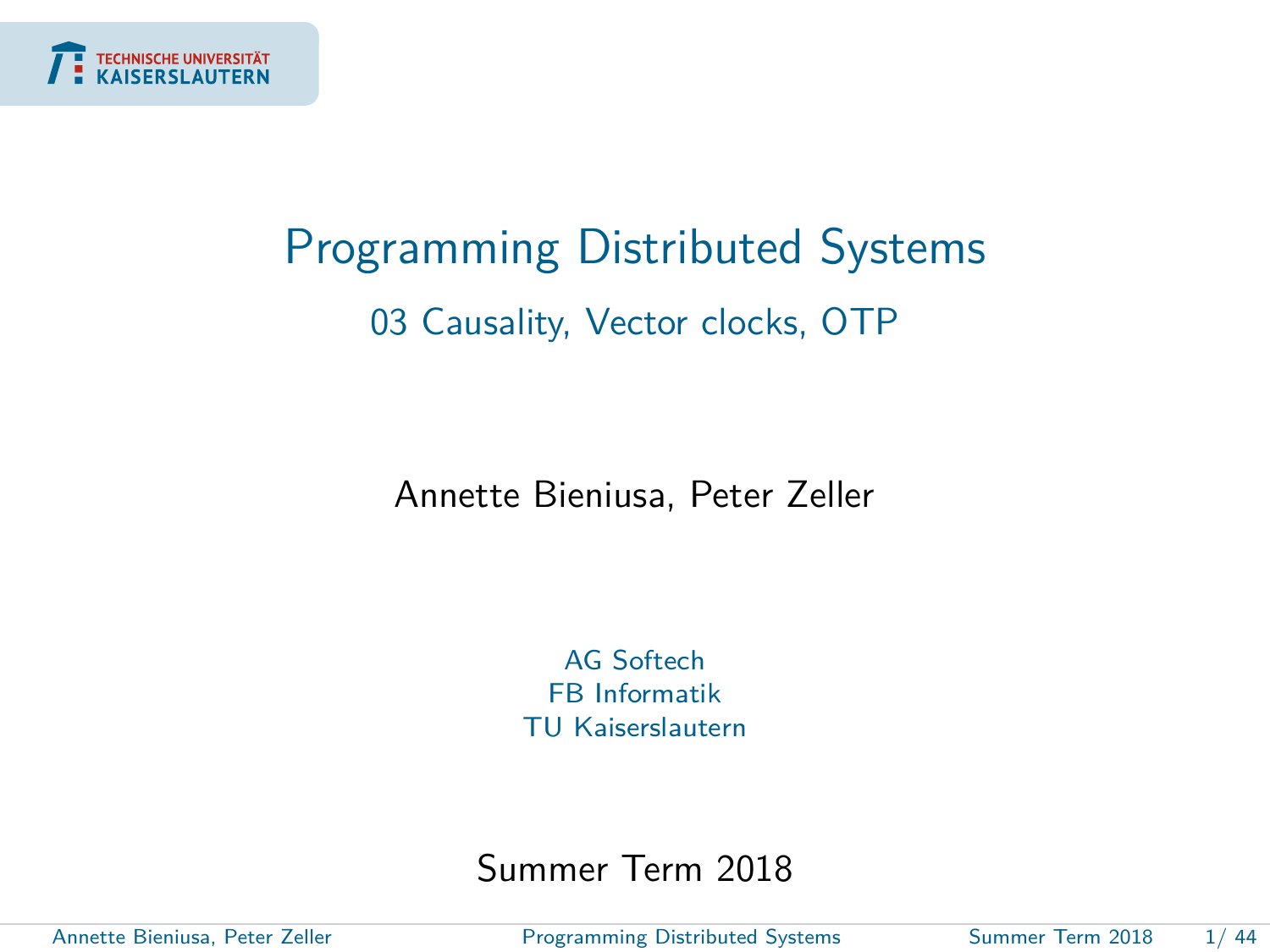

### **Motivation**

- Causality is fundamental to many problems occurring in distributed computing
- Examples: Determining a consistent recovery point, detecting race conditions, exploitation of parallelism
- The happens-before relation of events is often also called *causality* relation (Schwarz and Mattern 1994).

An event  $e$  may causally affect another event  $e'$  if and only if  $e \to e'.$ 

- **The happens-before order**  $\rightarrow$  indicates only *potential* causal relationship.
- Tracking whether an event indeed is a cause of another event is much more involved and requires more complex dependency analysis.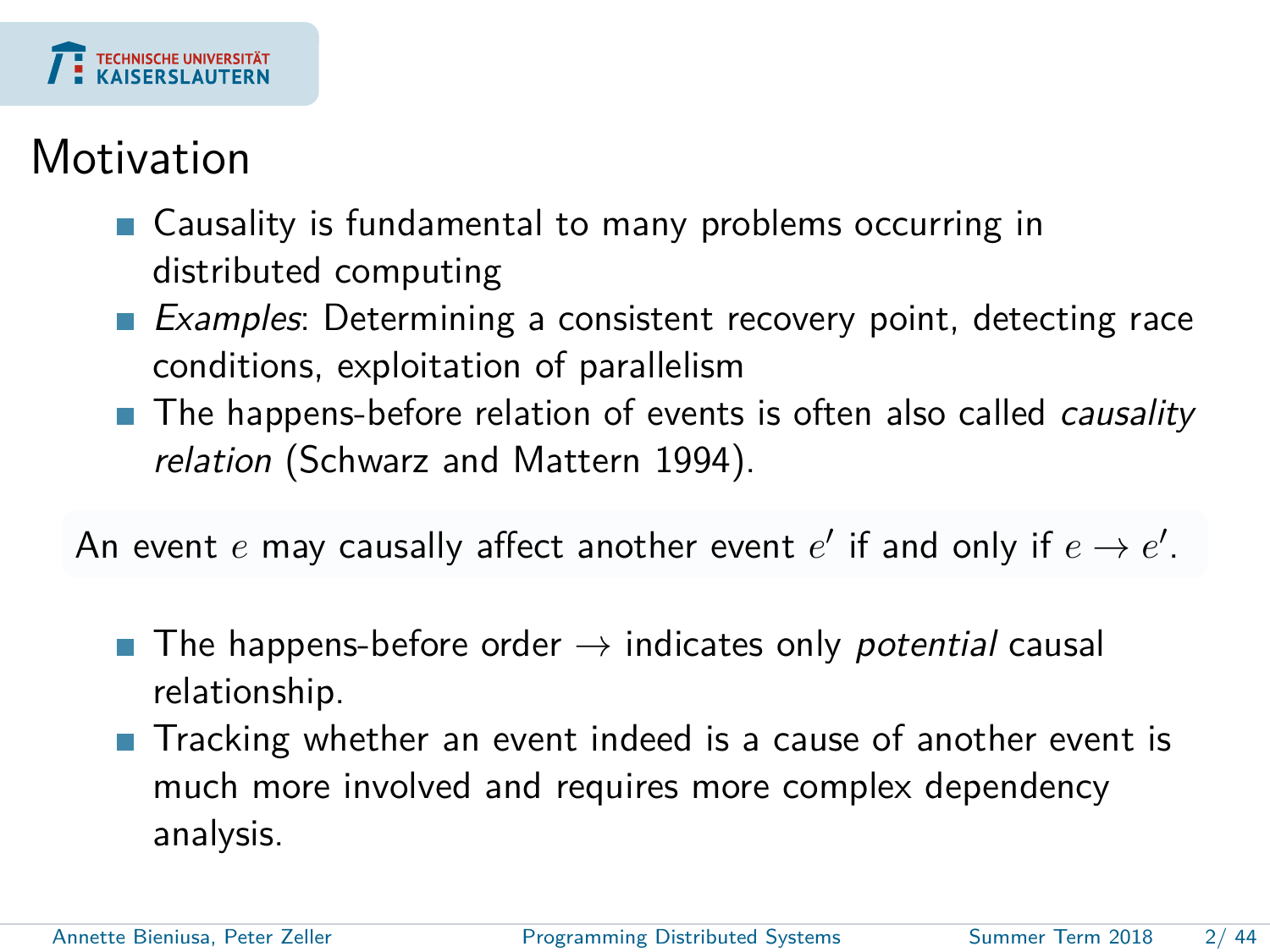

#### Overview

- Causality Tracking with Vector clocks m.
- Causal Broadcast revisited  $\overline{\phantom{a}}$
- Erlang OTP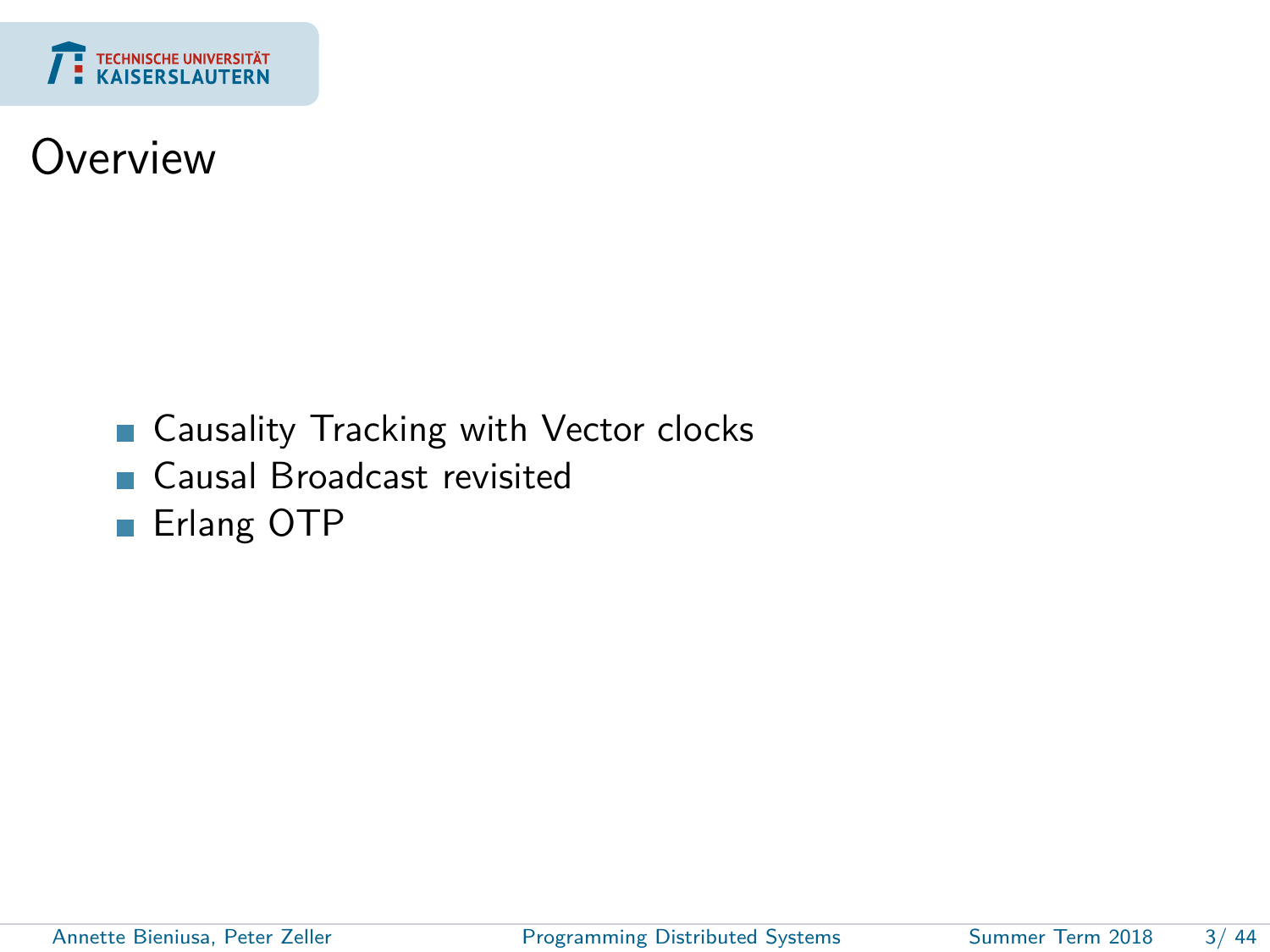<span id="page-3-0"></span>

### [Causality tracking with Vector clocks](#page-3-0)

Annette Bieniusa, Peter Zeller [Programming Distributed Systems](#page-0-0) Summer Term 2018 4/44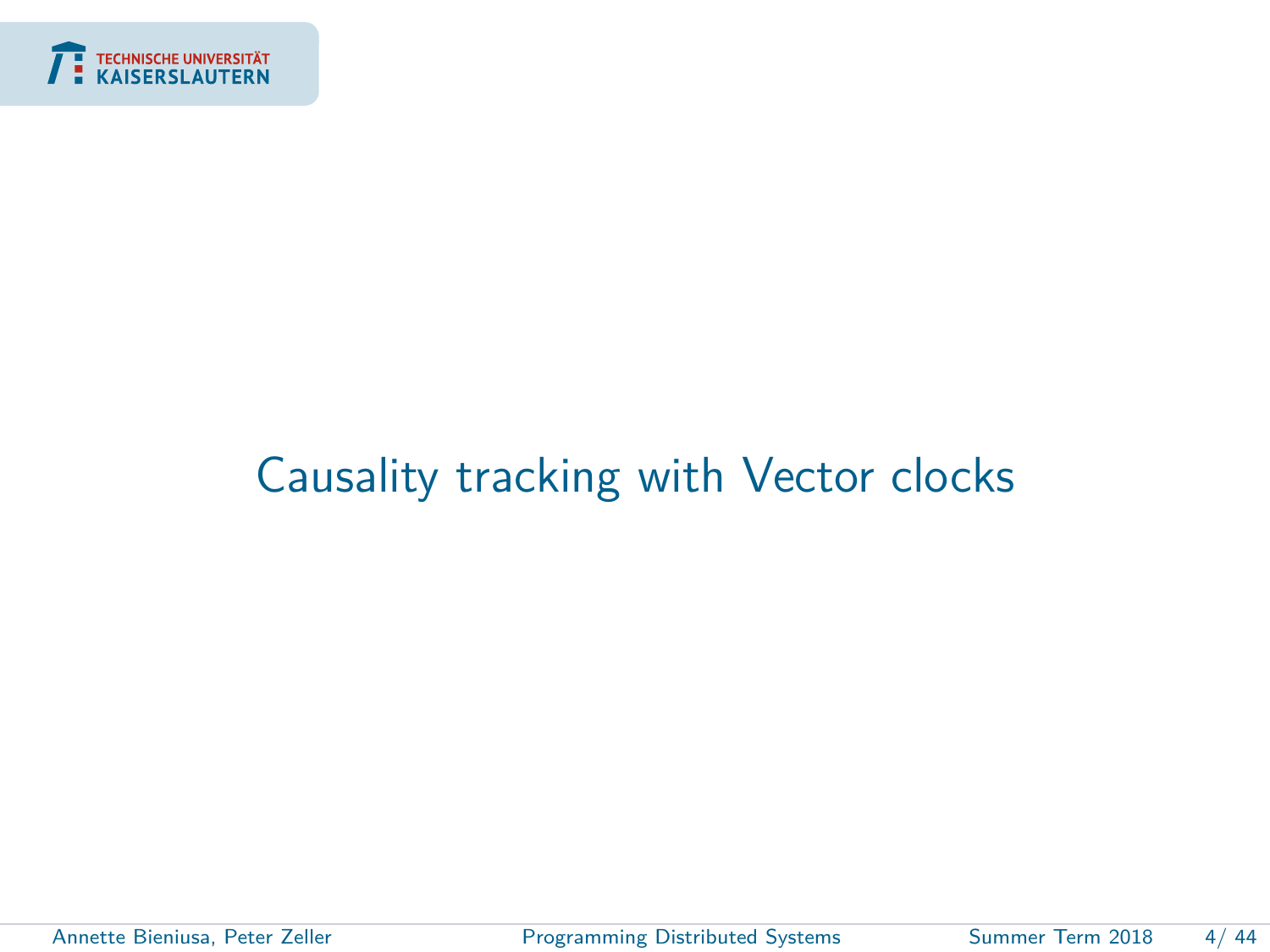

#### Causal Histories

■ We here distinguish three types of events occurring in a process:

- Send events
- **Receive events**
- $\blacksquare$  Local / internal events

**E** Let  $E_i$  denote the set of events occurring at process  $p_i$  and  $E$  the set of all executed events:

$$
E=E_1\cup\cdots\cup E_n
$$

■ The *causal history* of an event  $e \in E$  is defined as

$$
C(e) = \{e' \in E \mid e' \to e\} \cup \{e\}
$$

■ Note: Just a different representation of happens-before:

$$
e' \to e \quad \Leftrightarrow \quad e' \neq e \land e' \in C(e)
$$

Annette Bieniusa, Peter Zeller [Programming Distributed Systems](#page-0-0) Summer Term 2018 5/ 44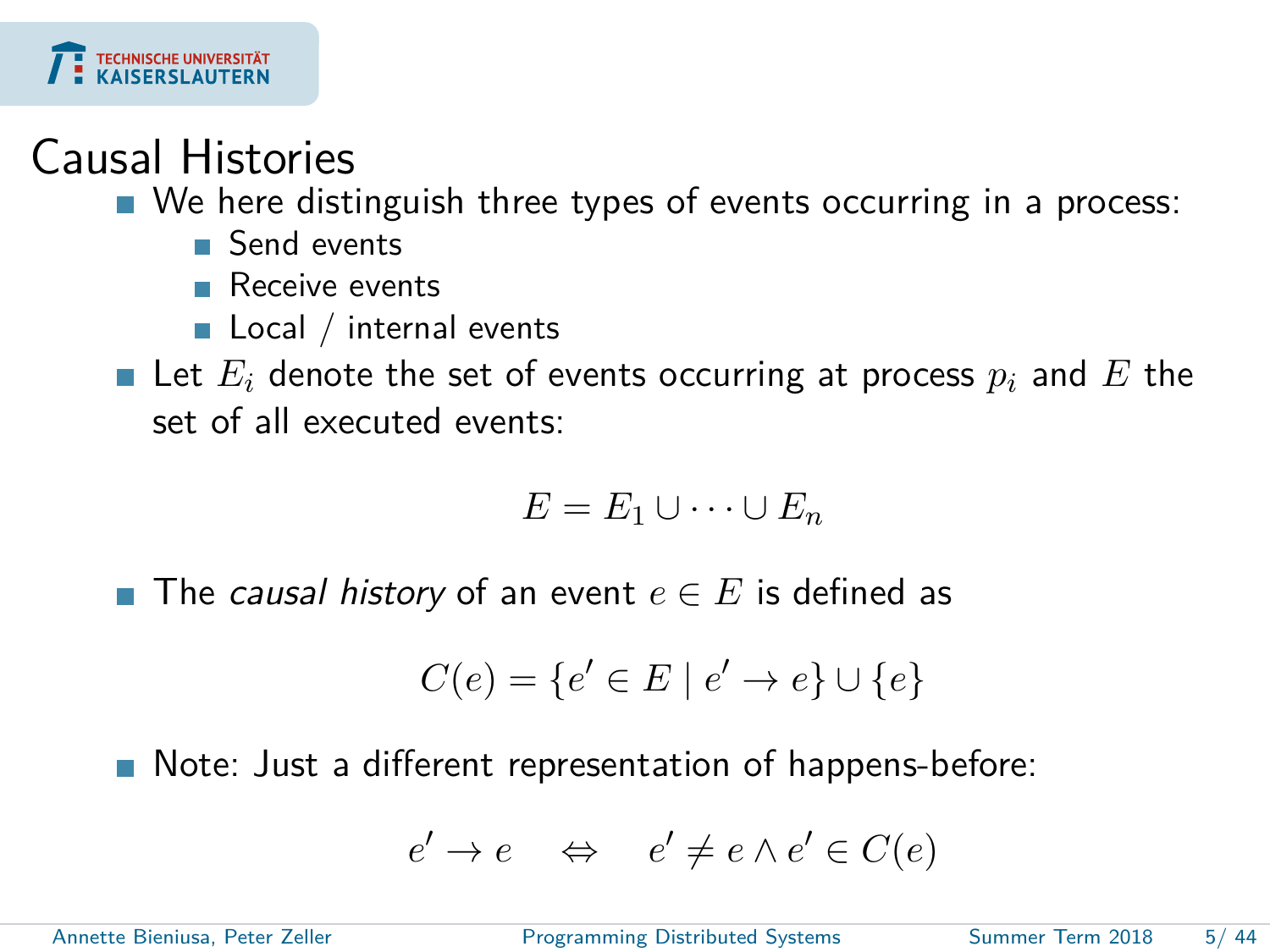

#### Example: Causal history of  $b_3$



 $C(b_3) = \{a_1, b_1, b_2, b_3, c_1, c_2\}$ 

Annette Bieniusa, Peter Zeller [Programming Distributed Systems](#page-0-0) Summer Term 2018 6/ 44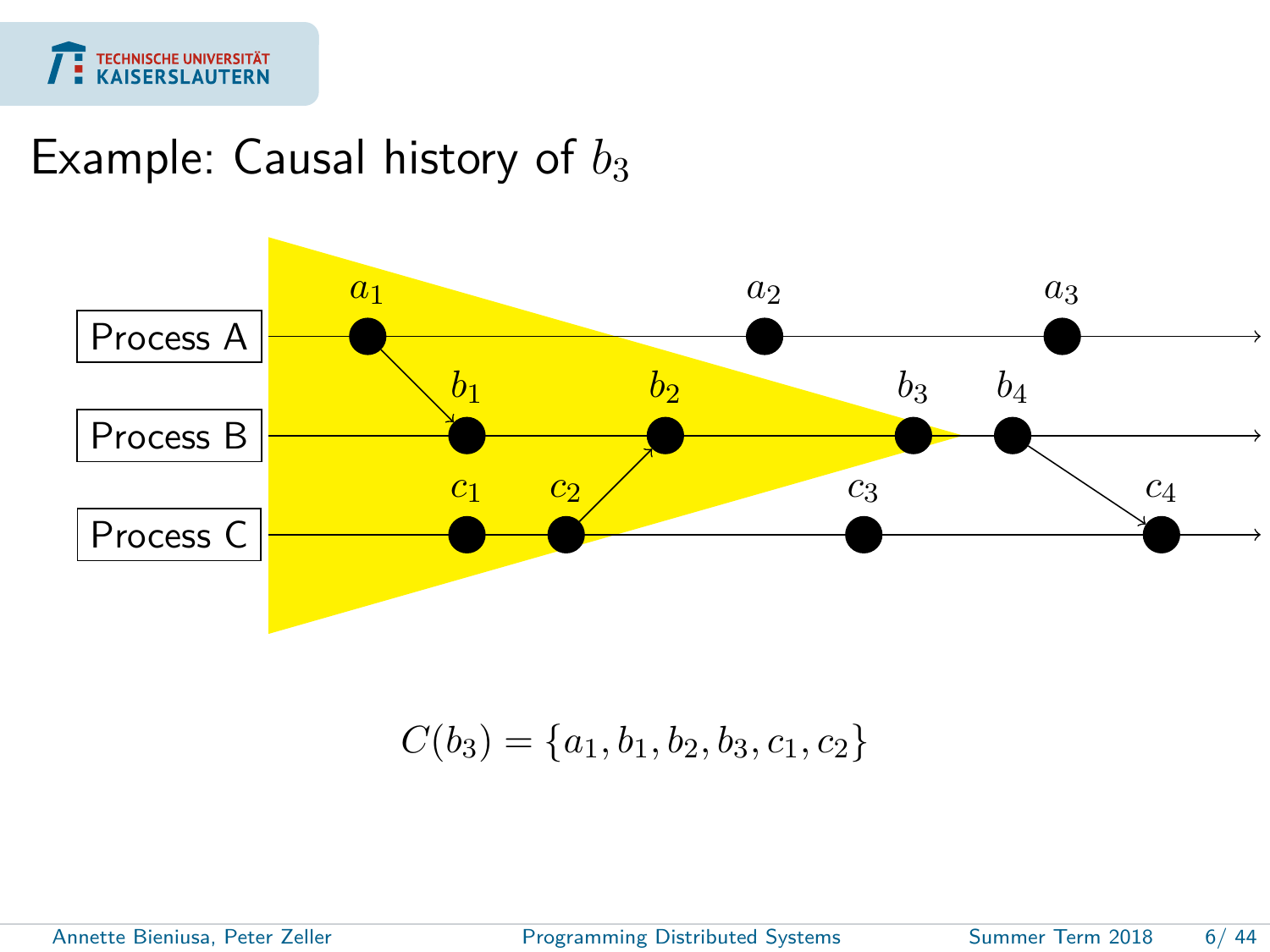

#### Tracking causal histories

Each process  $p_i$  stores current causal history as set of events  $C_i.$ 

- **I** Initially,  $C_i \leftarrow \emptyset$
- On each local event  $e$  at process  $p_i$ , the event is added to the set:

$$
C_i \leftarrow C_i \cup \{e\}
$$

- On sending a message *m*,  $p_i$  updates  $C_i$  as for a local event and attaches the new value of *C<sup>i</sup>* to *m*.
- $\blacksquare$  On receiving message *m* with causal history  $C(m)$ ,  $p_i$  updates  $C$ as for a local event. Next,  $p_i$  adds the causal history from  $C(m)$ :

$$
C_i \leftarrow C_i \cup C(m)
$$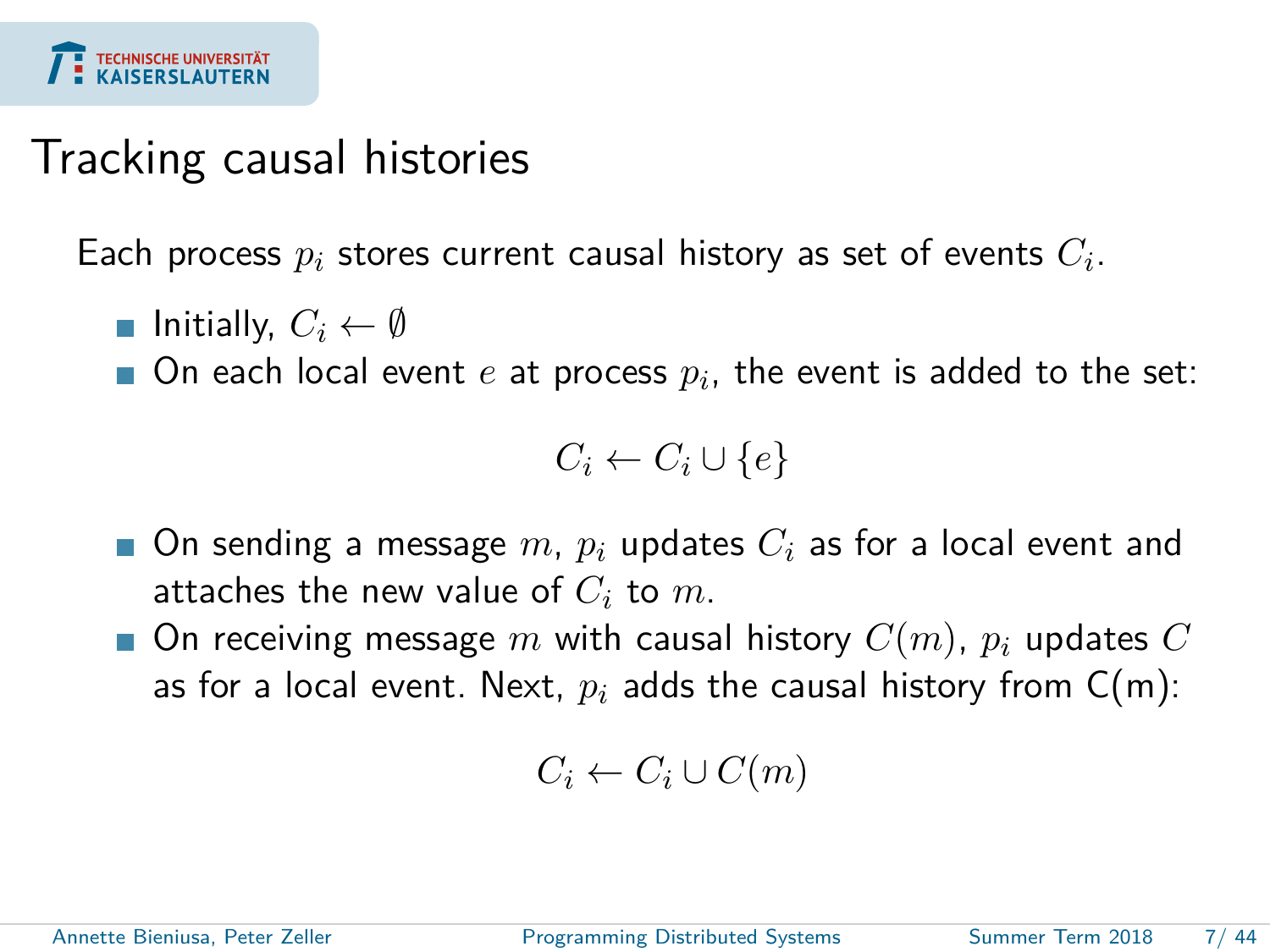

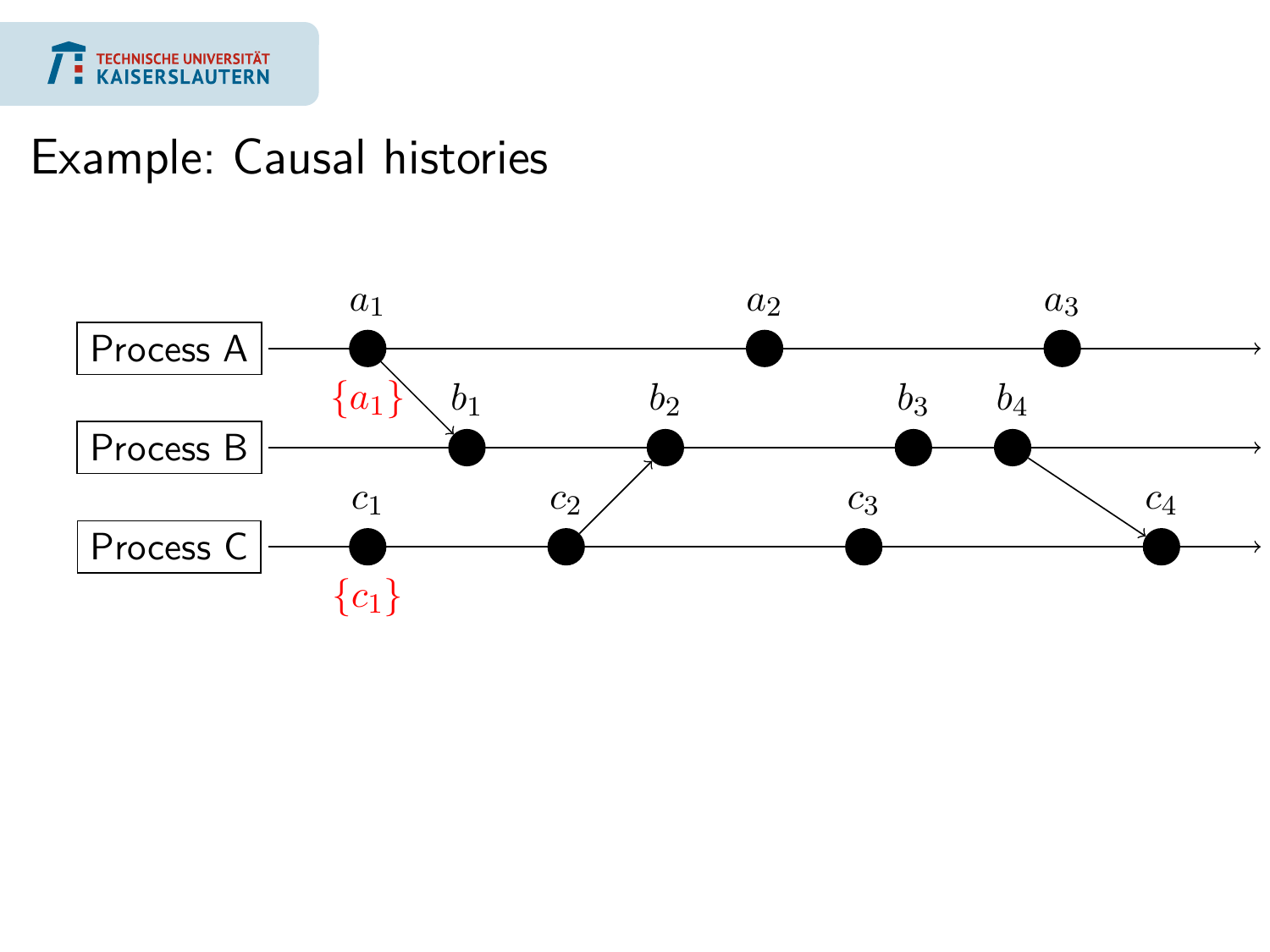

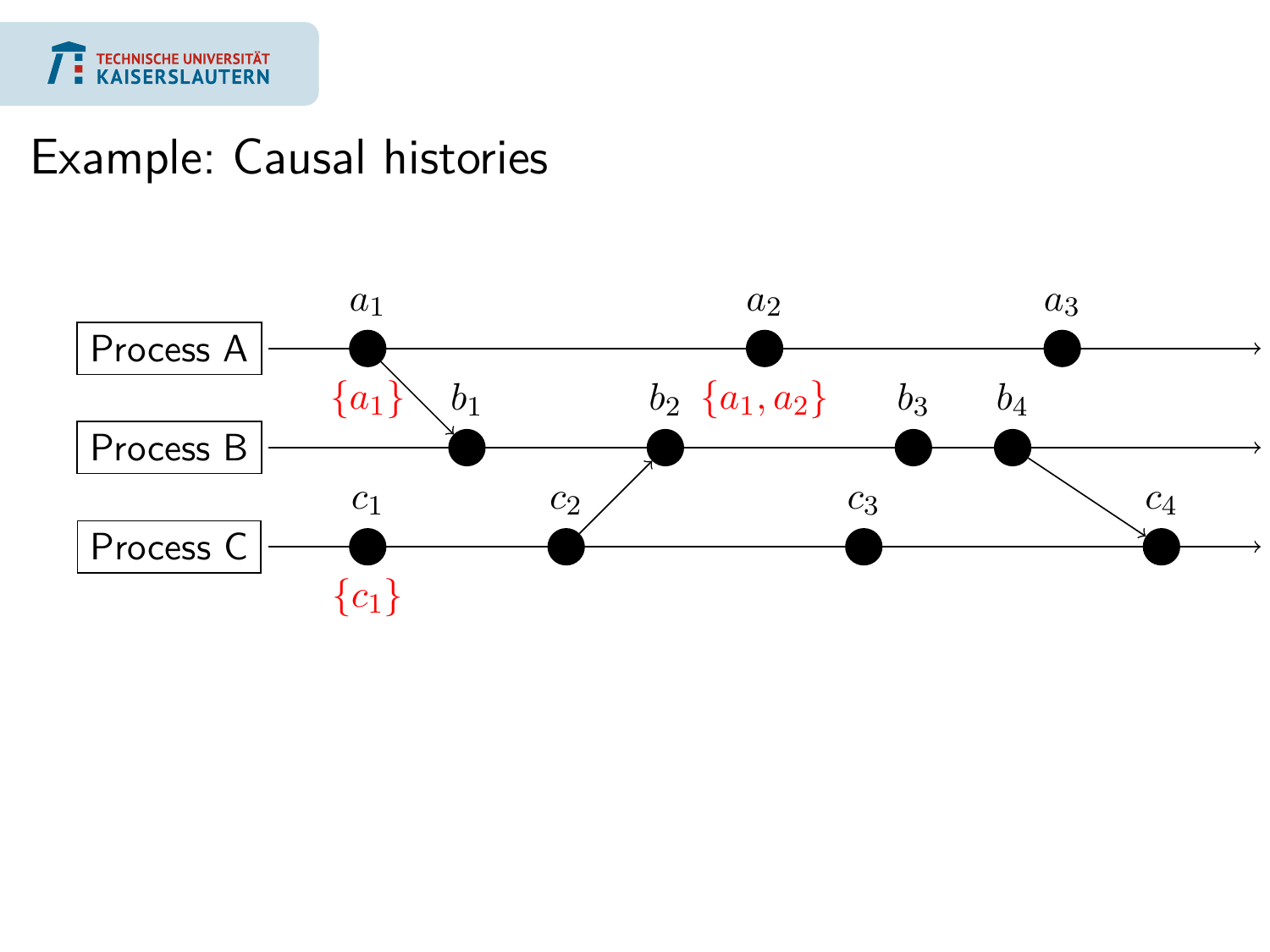

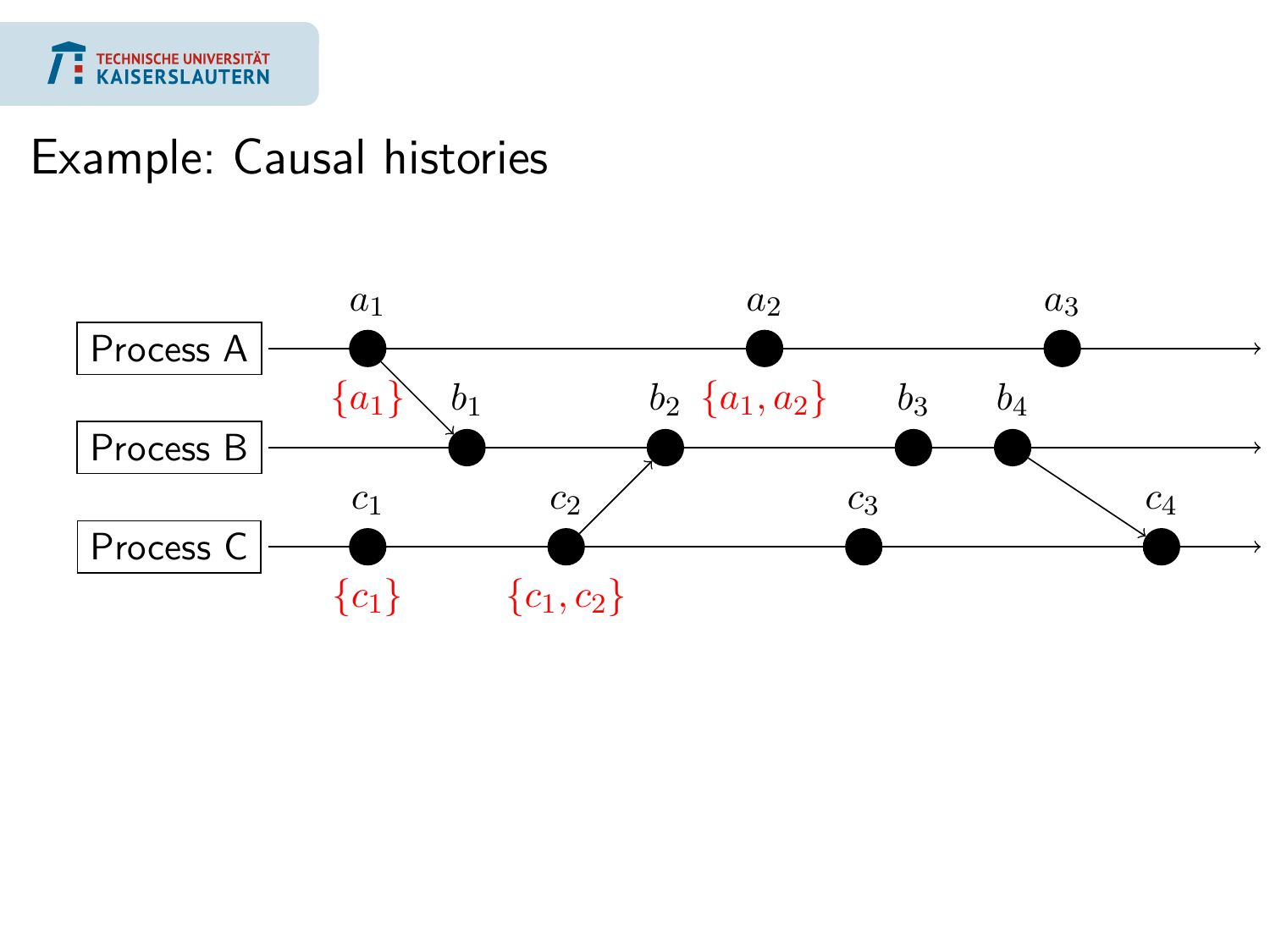

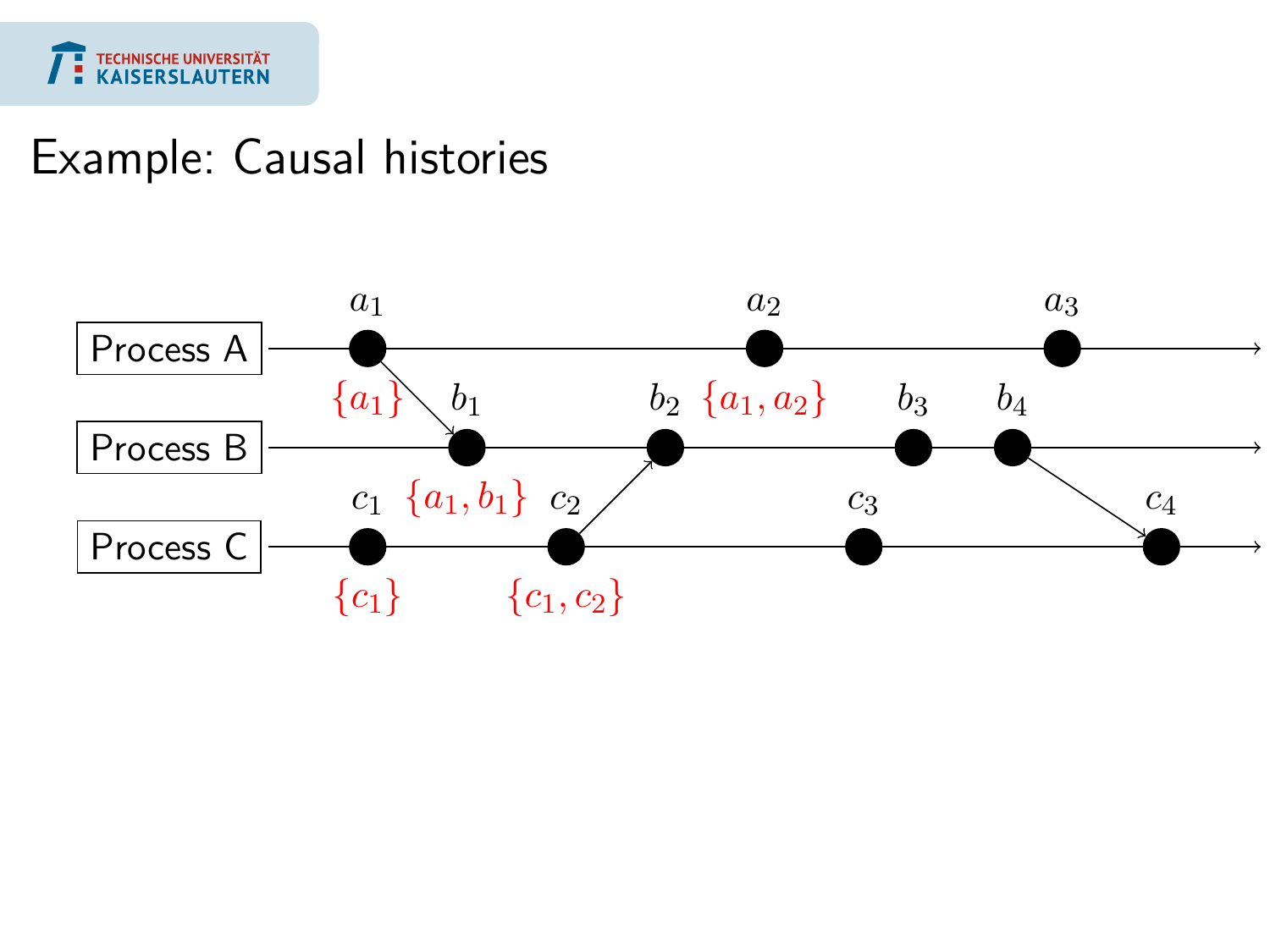

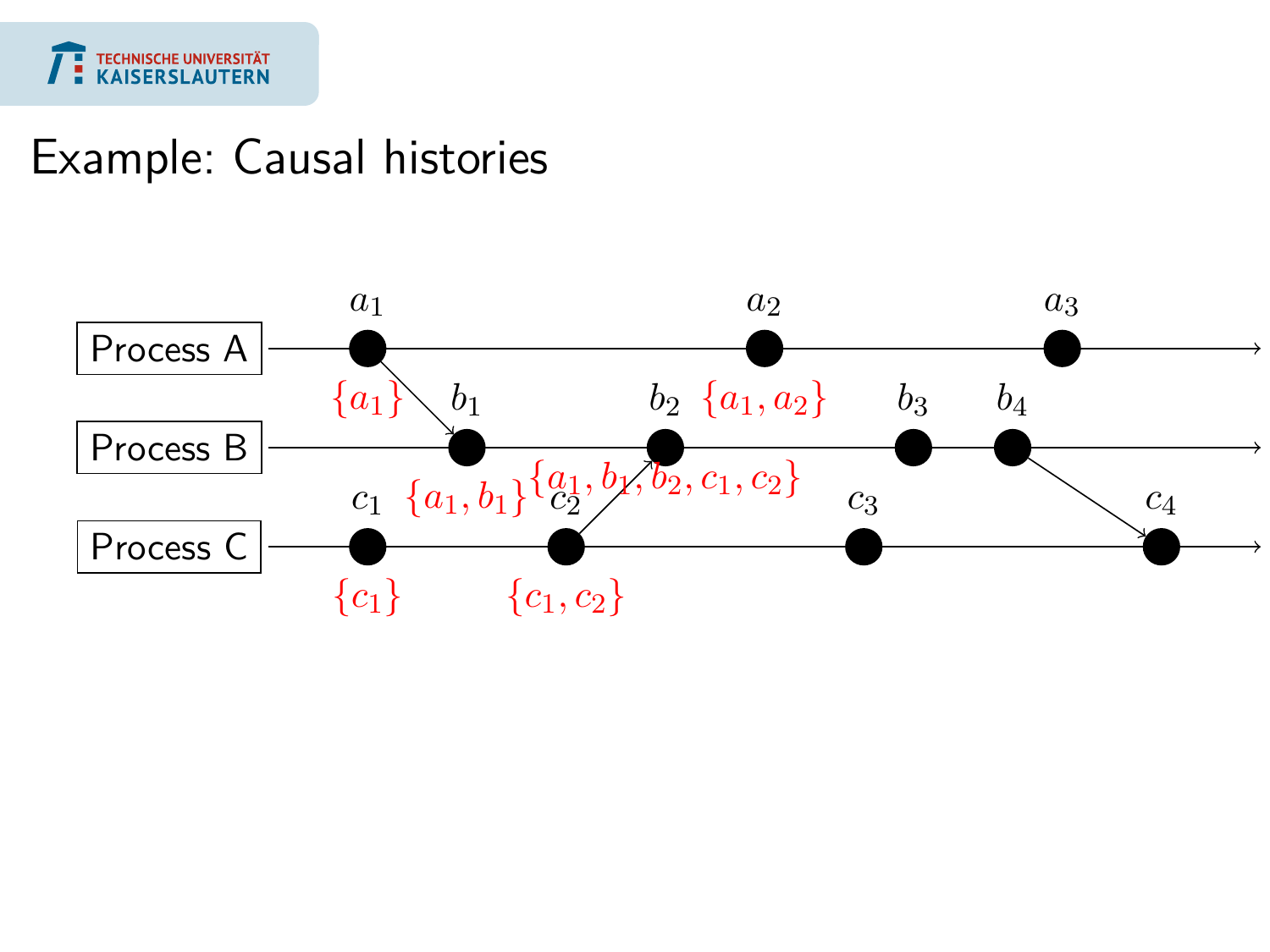

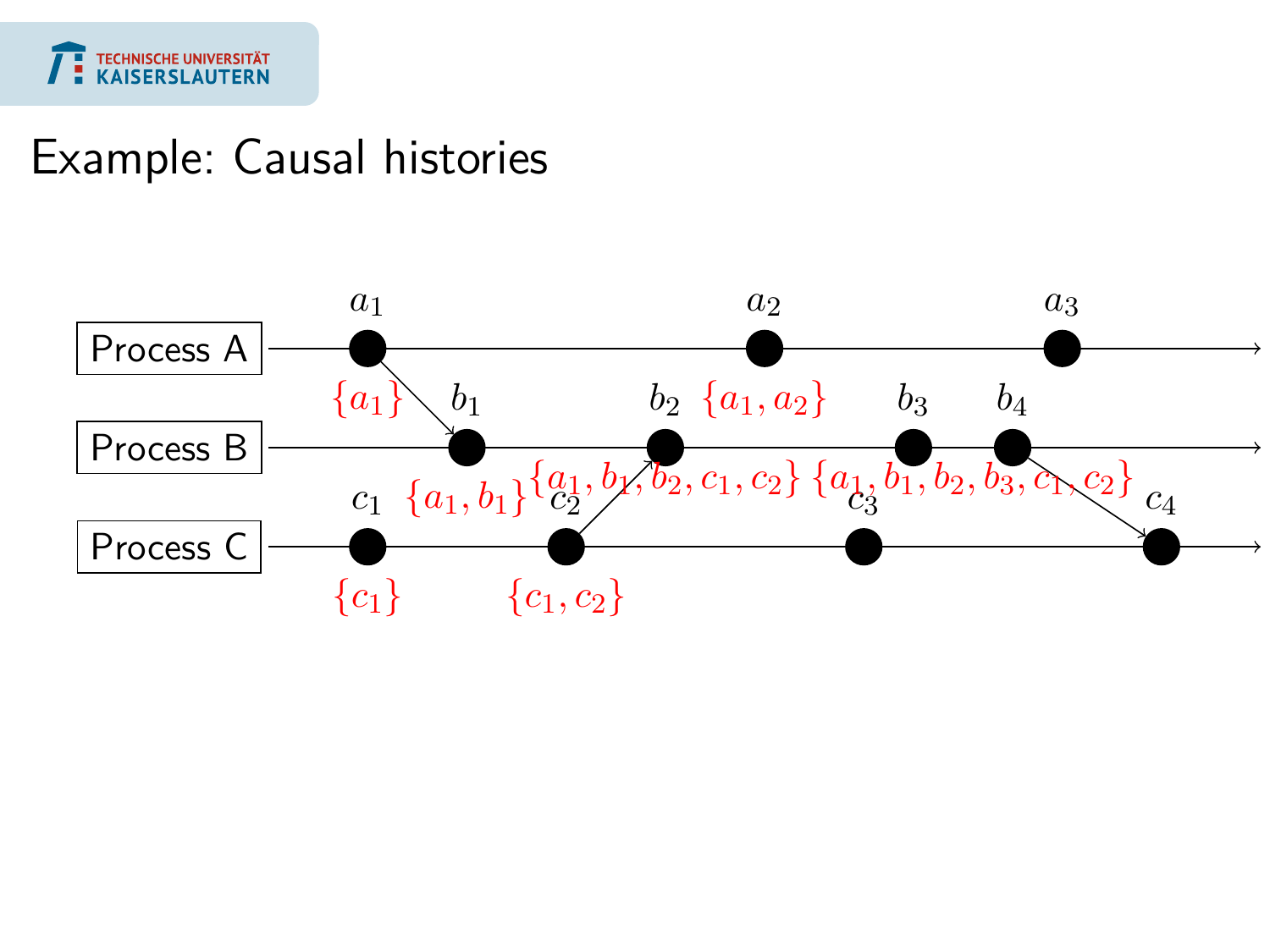



Annette Bieniusa, Peter Zeller [Programming Distributed Systems](#page-0-0) Summer Term 2018 8/ 44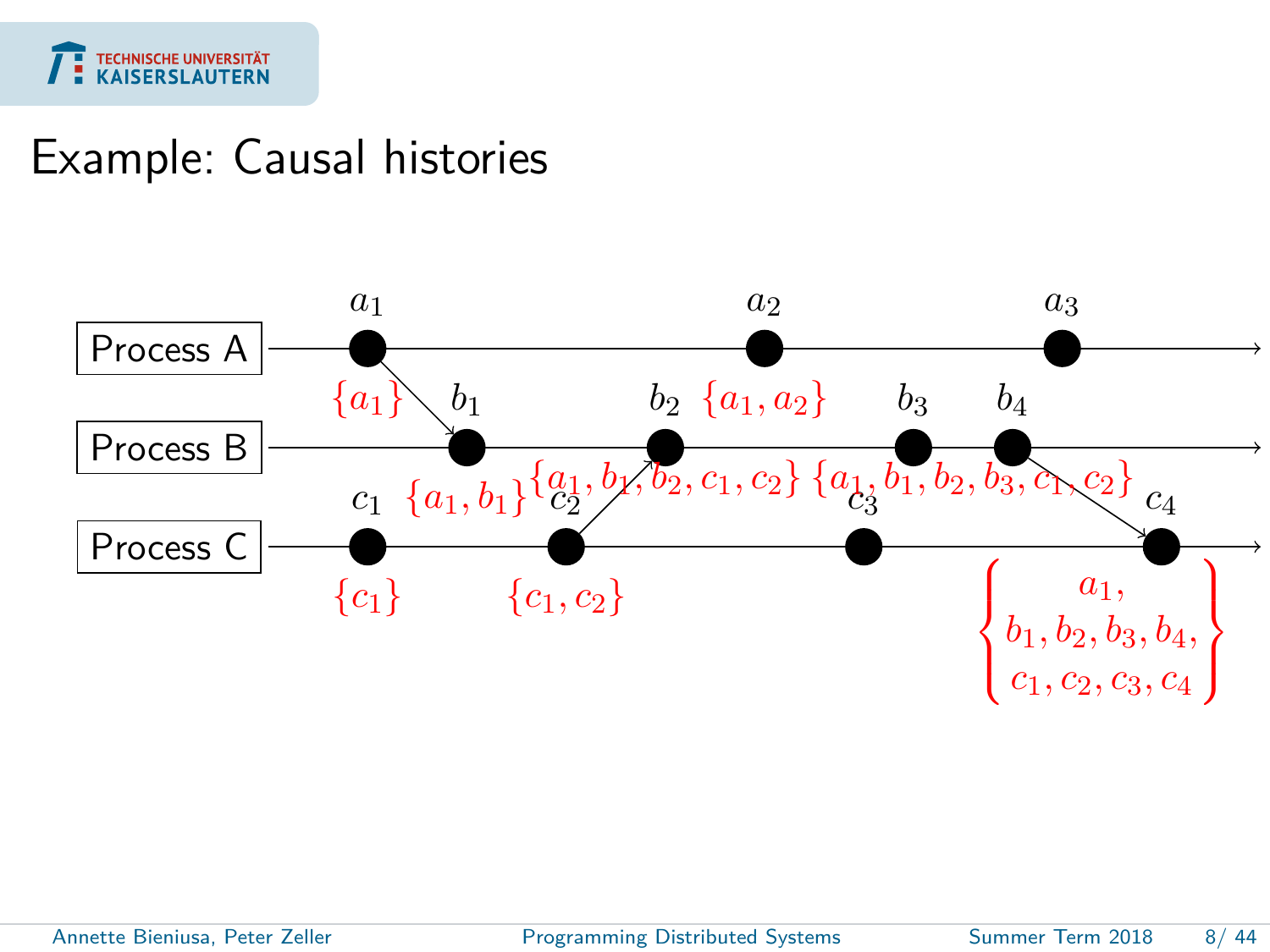



Can we represent causal histories more efficiently?

Annette Bieniusa, Peter Zeller [Programming Distributed Systems](#page-0-0) Summer Term 2018 8/ 44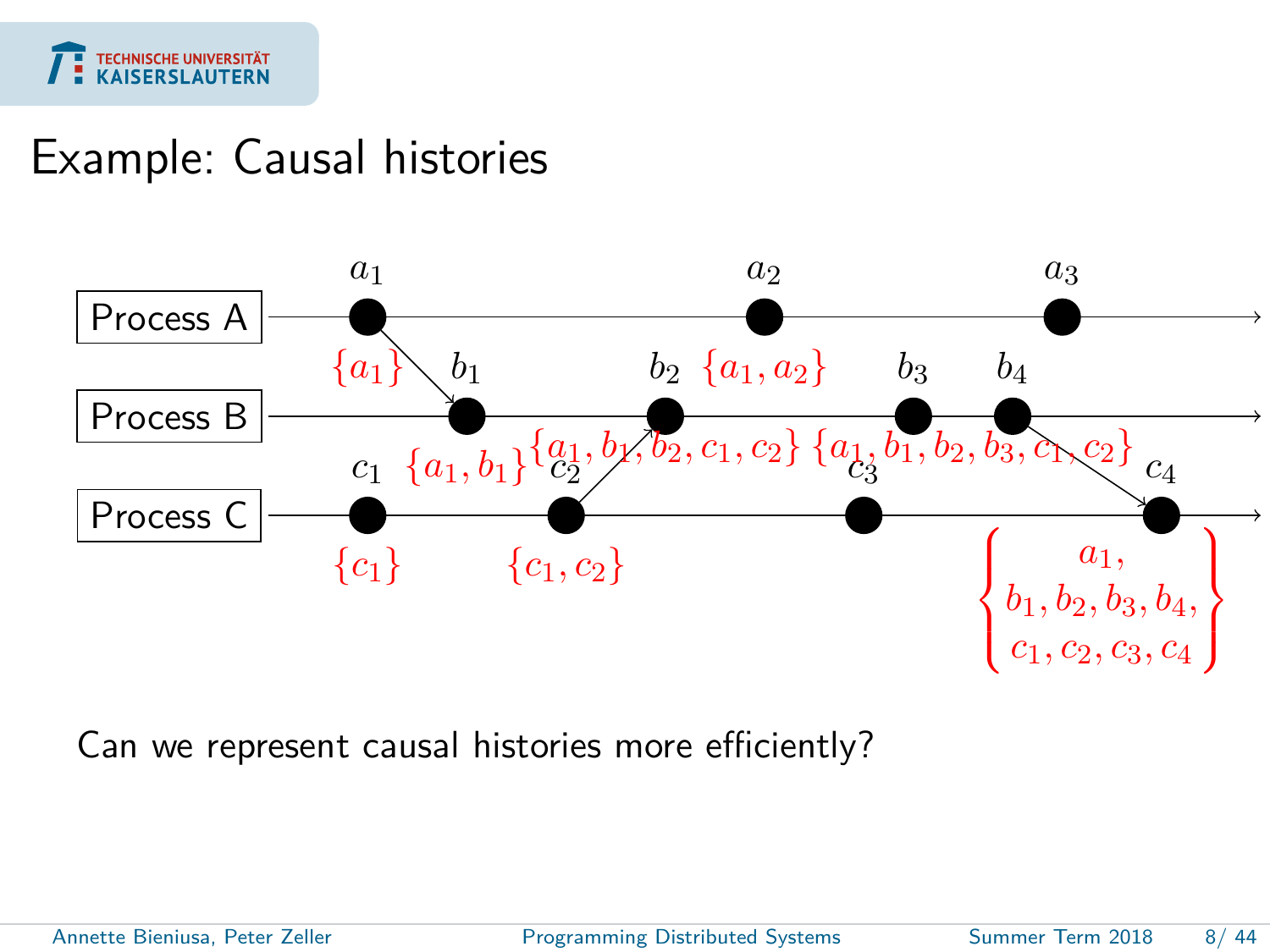

#### Example: Efficient representation of causal histories



Annette Bieniusa, Peter Zeller [Programming Distributed Systems](#page-0-0) Summer Term 2018 9/ 44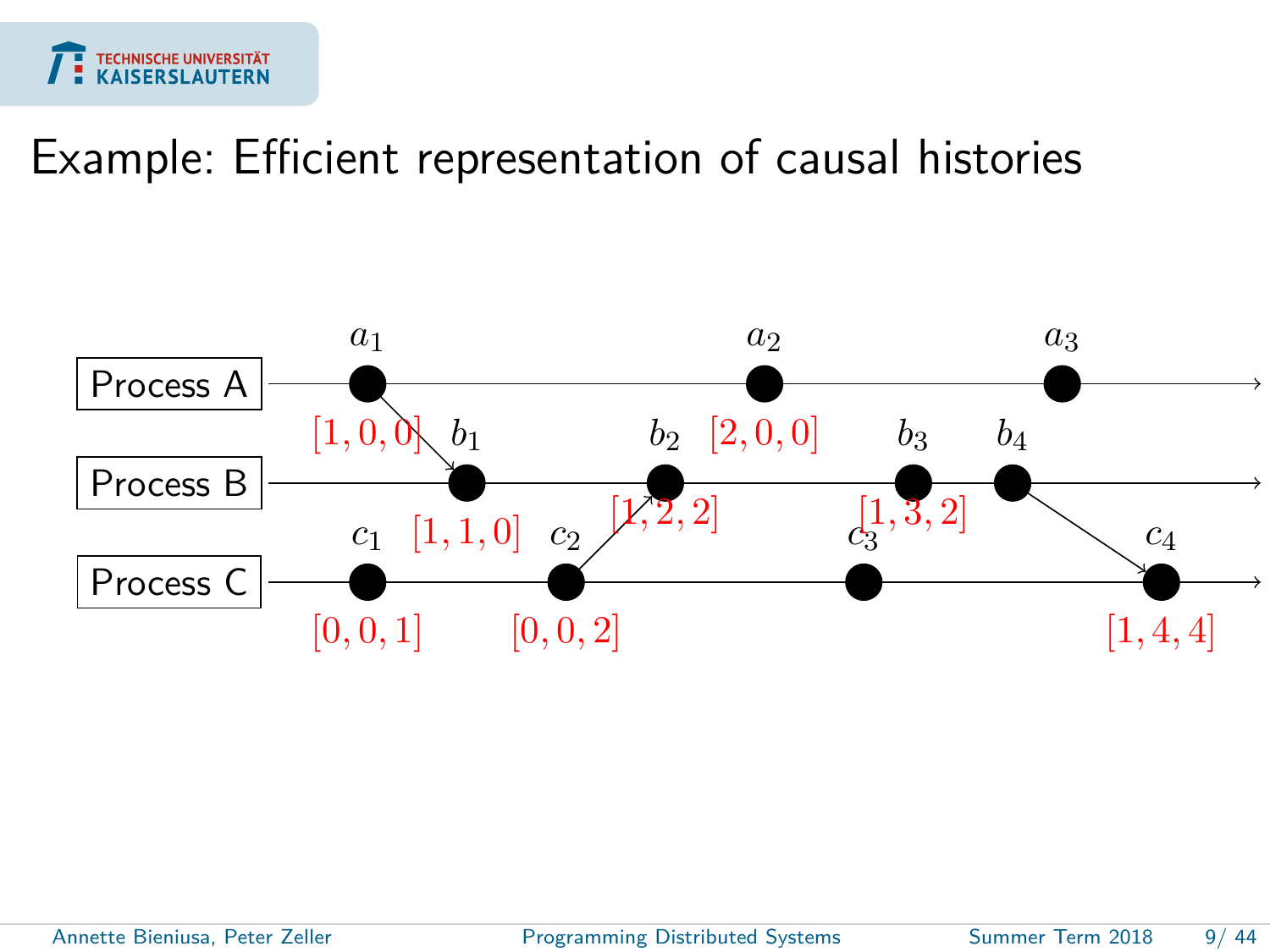

#### Efficient representation of causal histories

- $\blacksquare$  Vector clock  $V(e)$  as efficient representation of  $C(e)$ .
- Vector clock is a mapping from processes to natural numbers:
	- Example:  $[p_1 \mapsto 3, p_2 \mapsto 4, p_3 \mapsto 1]$
	- If processes are numbered  $1, \ldots, n$ , this mapping can be represented as a vector, e.g. [3, 4, 1]
	- **Intuitively:**  $p_1 \mapsto 3$  means "observed 3 events from process  $p_1$ "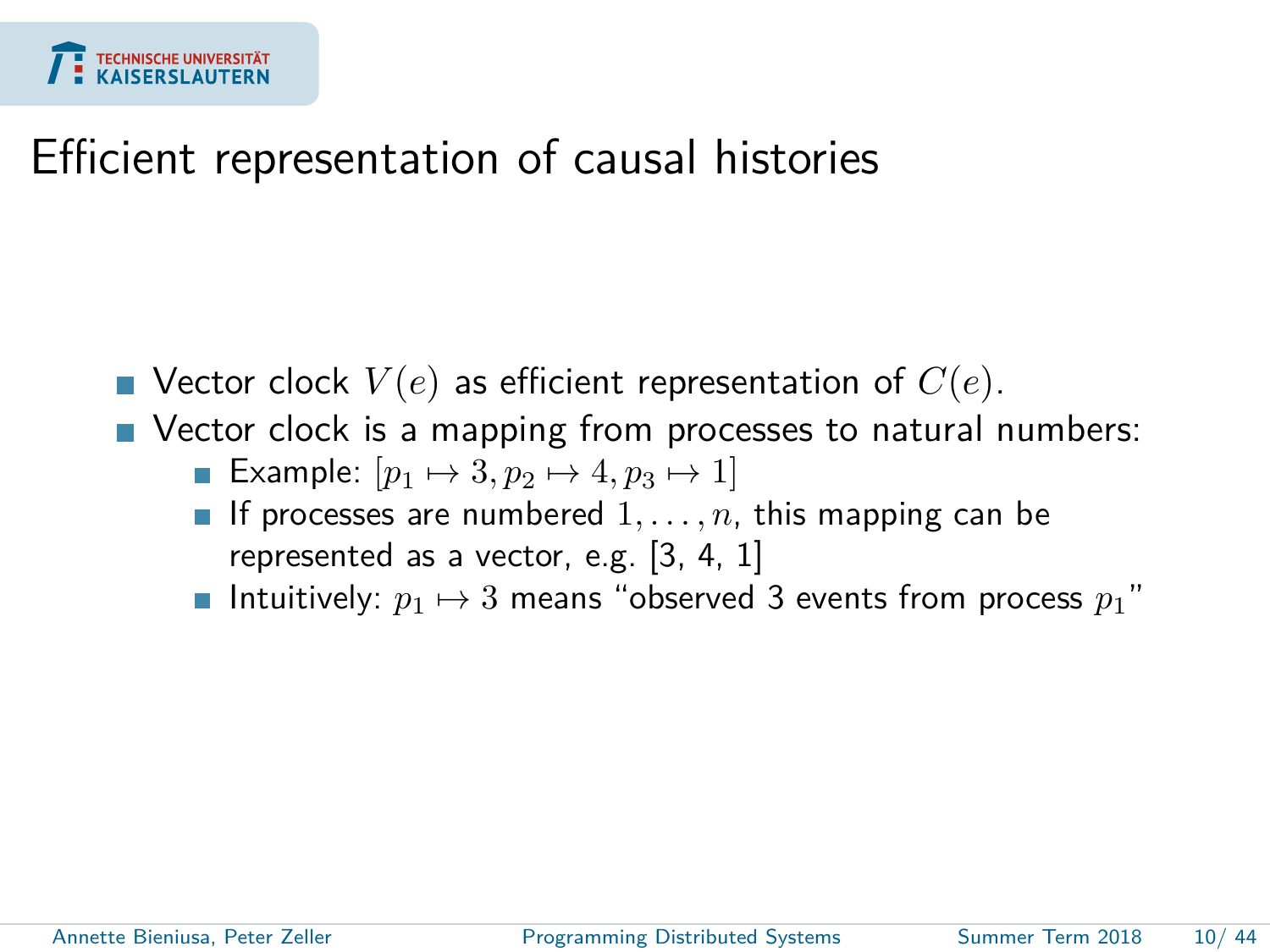## Formal Construction

- Assume processes are numbered 1, ..., n
- Let  $E_k = \{e_{k_1}, e_{k_2}, \dots\}$  be the events of process  $k$

Totally ordered:  $e_{k_1} \rightarrow e_{k_2}, e_{k_2} \rightarrow e_{k_3}, \ldots$ 

- Let  $C(e)[k] = C(e) \cap E_k$  denote the projection of  $C(E)$  on process *k*.  $C(e) = C(e)[1] \cup \cdots \cup C(e)[n]$
- Now, if  $e_{k_j} \in C(e)[k]$ , then by definition it holds that  $e_{k_1}, \ldots, e_{k_j} \in C(e)[k]$
- $\blacksquare$  The set  $C(e)[k]$  is thus sufficiently characterized by the largest index of its events, i.e. its cardinality!
- **E** Summarize  $C(e)$  by an n-dimensional vector  $V(e)$  such that for  $k = 1, \ldots, n$ :

$$
V(e)[k] = |C(e)[k]|
$$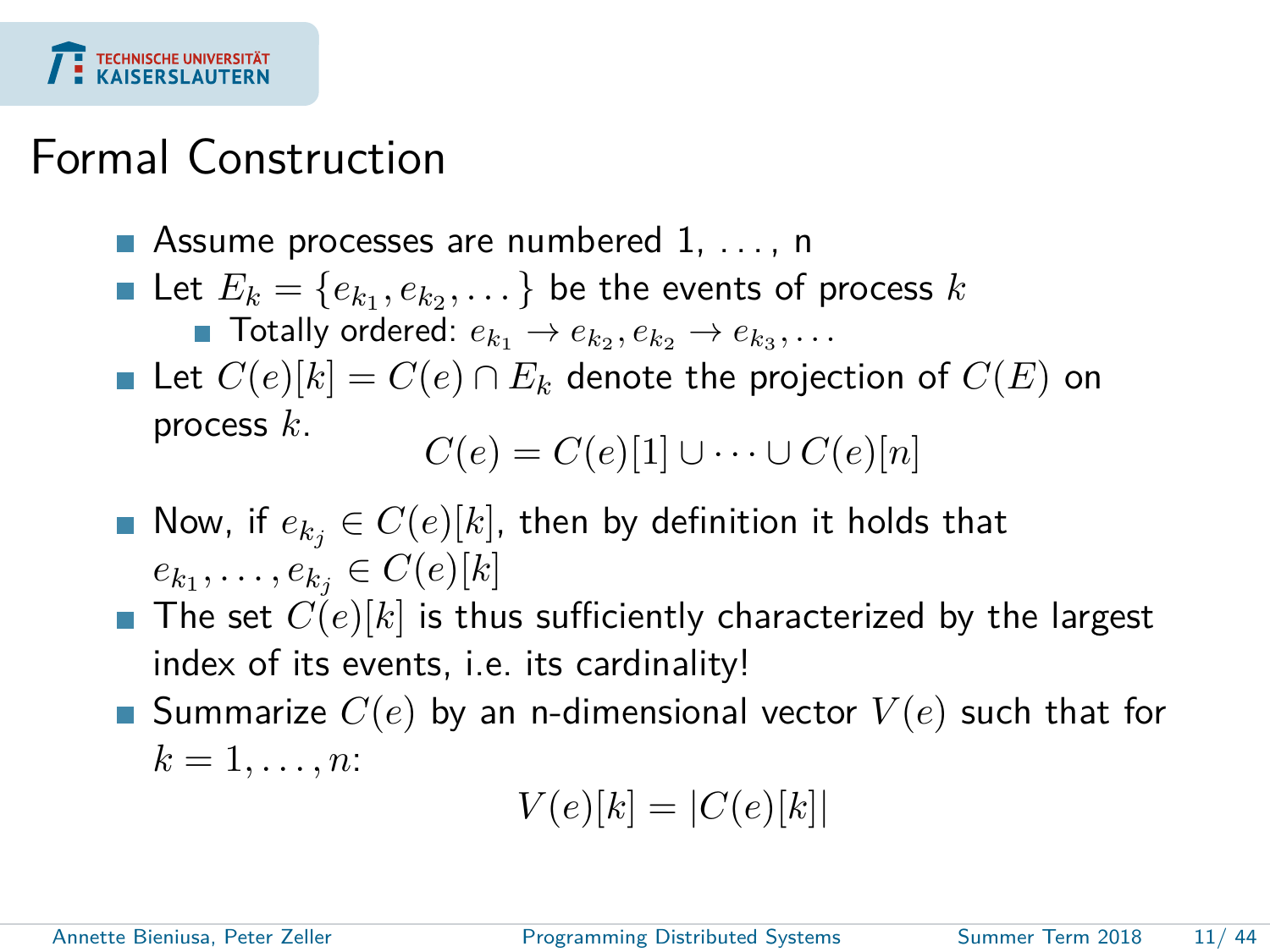

#### Note: Both representations are lattices with a lower bound

|              | Operator Causal history Vector clock |                                |
|--------------|--------------------------------------|--------------------------------|
|              | N                                    | $\lambda i. 0$                 |
| $A \leq B$   | $A \subseteq B$                      | $\forall i. A[i] \leq B[i]$    |
| A > B        | $A \supset B$                        | $\forall i. A[i] \geq B[i]$    |
| $A \sqcup B$ | $A \cup B$                           | $\lambda i. max(A[i], B[i])$   |
| $A \sqcap B$ | $A \cap B$                           | $\lambda i. \ min(A[i], B[i])$ |
|              |                                      |                                |

- $\perp$ : bottom, or smallest element
- $A \sqcup B$ : least upper bound, or join, or supremum  $\mathcal{C}^{\mathcal{A}}$
- $A \sqcap B$ : greatest lower bound, or meet, or infimum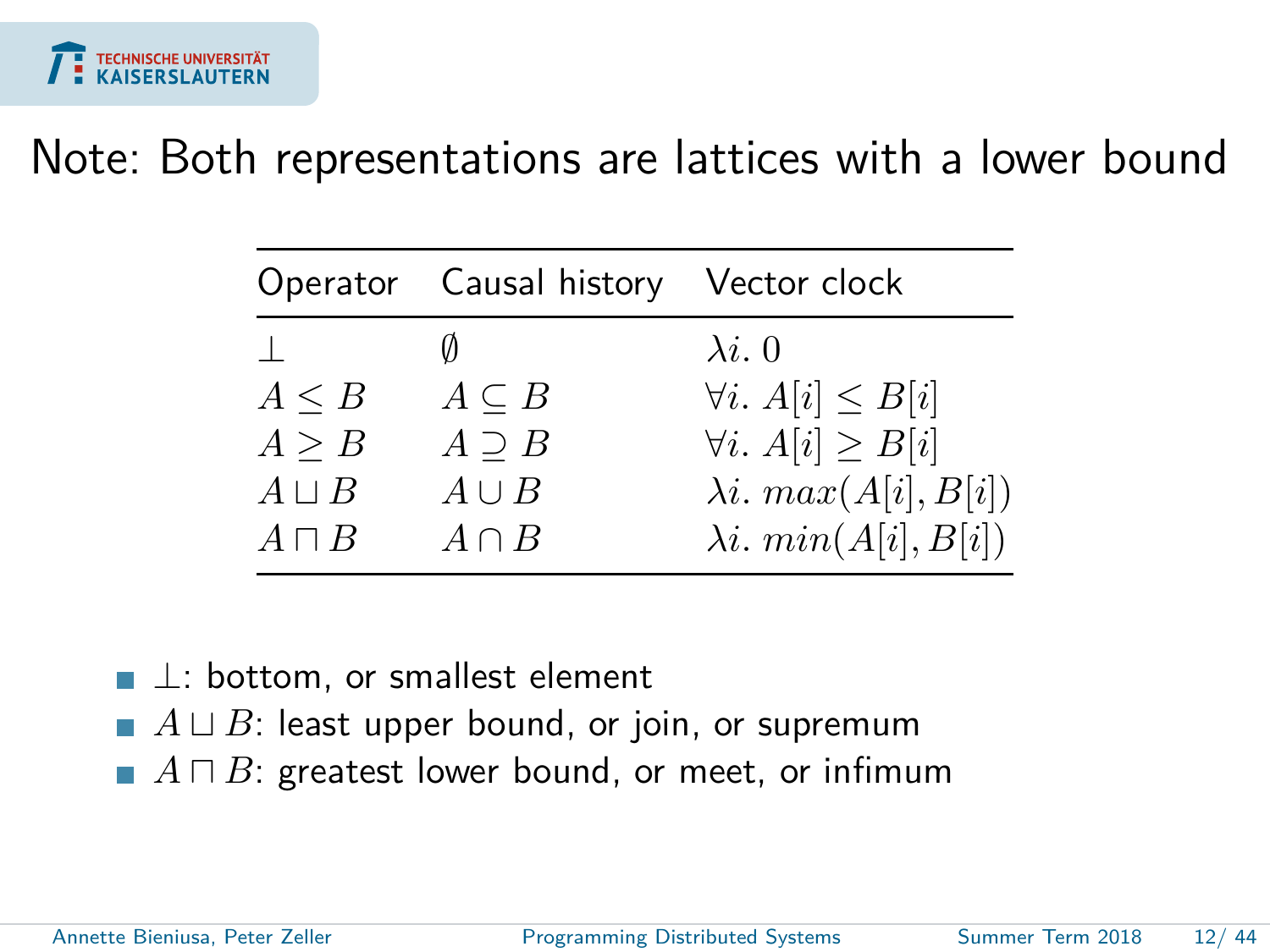### Tracking causal histories

Each process  $p_i$  stores current causal history as set of events  $C_i.$ 

- Initially,  $C_i \leftarrow \emptyset$
- On each local event  $e$  at process  $p_i$ , the event is added to the set:  $C_i \leftarrow C_i \cup \{e\}$
- **On sending a message**  $m$ ,  $p_i$  updates  $C_i$  as for a local event and attaches the new value of *C<sup>i</sup>* to *m*.
- $\blacksquare$  On receiving message *m* with causal history  $C(m)$ ,  $p_i$  updates  $C_i$ as for a local event. Next,  $p_i$  adds the causal history from  $C(m)$ :

$$
C_i \leftarrow C_i \cup C(m)
$$

Annette Bieniusa, Peter Zeller **[Programming Distributed Systems](#page-0-0)** Summer Term 2018 13/44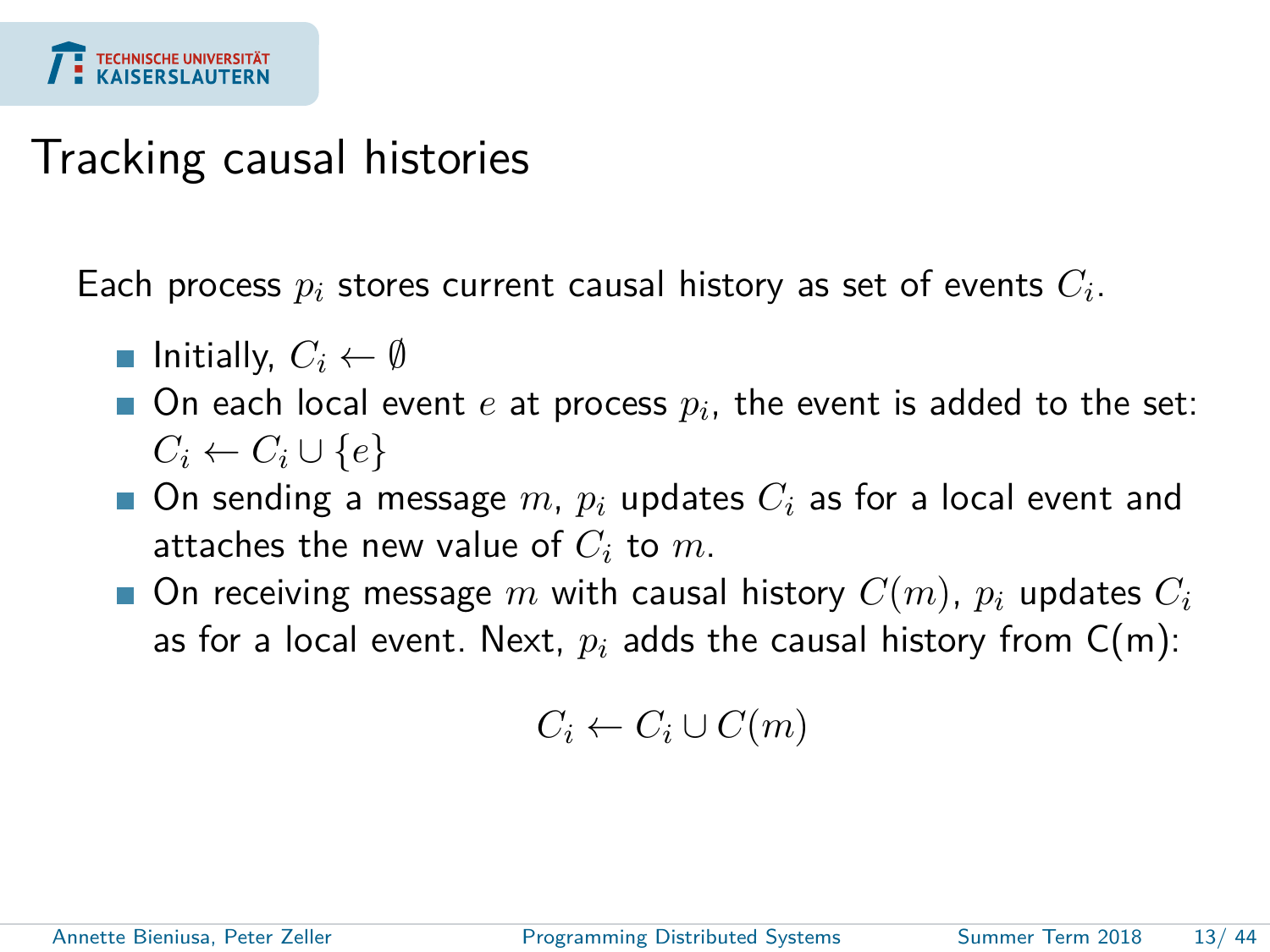### Tracking causal histories

Each process  $p_i$  stores current causal history as set of events  $C_i.$ 

- $\blacksquare$  Initially,  $C_i \leftarrow \bot$
- On each local event  $e$  at process  $p_i$ , the event is added to the set:  $C_i \leftarrow C_i \cup \{e\}$
- **On sending a message**  $m$ ,  $p_i$  updates  $C_i$  as for a local event and attaches the new value of *C<sup>i</sup>* to *m*.
- $\blacksquare$  On receiving message *m* with causal history  $C(m)$ ,  $p_i$  updates  $C_i$ as for a local event. Next,  $p_i$  adds the causal history from  $C(m)$ :

$$
C_i \leftarrow C_i \sqcup C(m)
$$

Annette Bieniusa, Peter Zeller **[Programming Distributed Systems](#page-0-0)** Summer Term 2018 14/44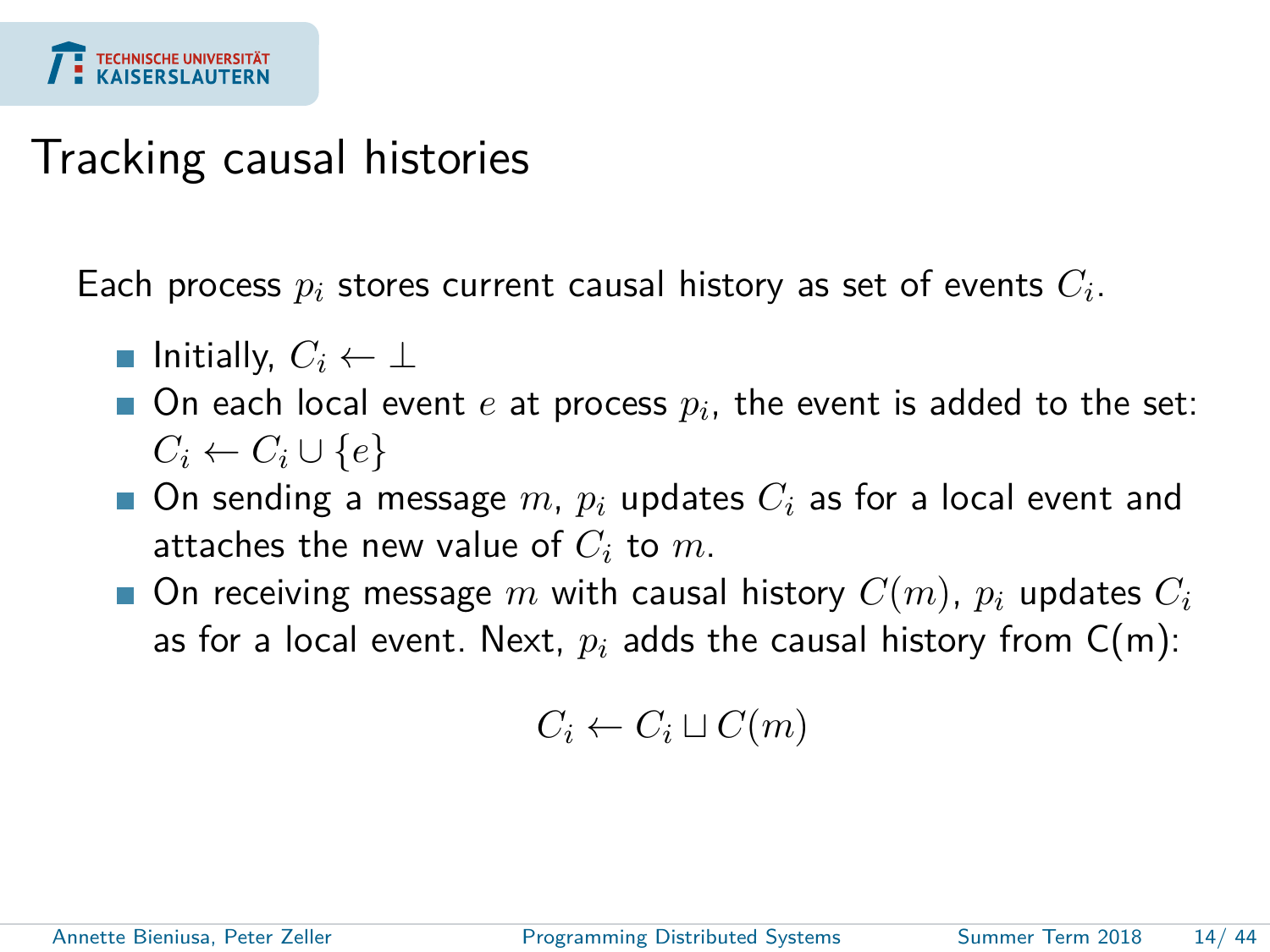

#### Vector time

Each process  $p_i$  stores current causal history as a vector clock  $V_i.$ 

- Initially,  $V_i[k] \leftarrow \bot$
- On each local event, process  $p_i$  increments its on entry in  $V_i$  as follows:  $V_i[i] \leftarrow V_i[i] + 1$
- On sending a message *m*,  $p_i$  updates  $V_i$  as for a local event and attaches new value of *V<sup>i</sup>* to *m*.
- On receiving message  $m$  with vector time  $V(m)$ ,  $p_i$  increments its own entry as for a local event. Next, *p<sup>i</sup>* updates its current *V<sup>i</sup>* by joining  $V(m)$  and  $V_i$ :

$$
V_i \leftarrow V_i[k] \sqcup V(m)
$$

Annette Bieniusa, Peter Zeller **[Programming Distributed Systems](#page-0-0)** Summer Term 2018 15/44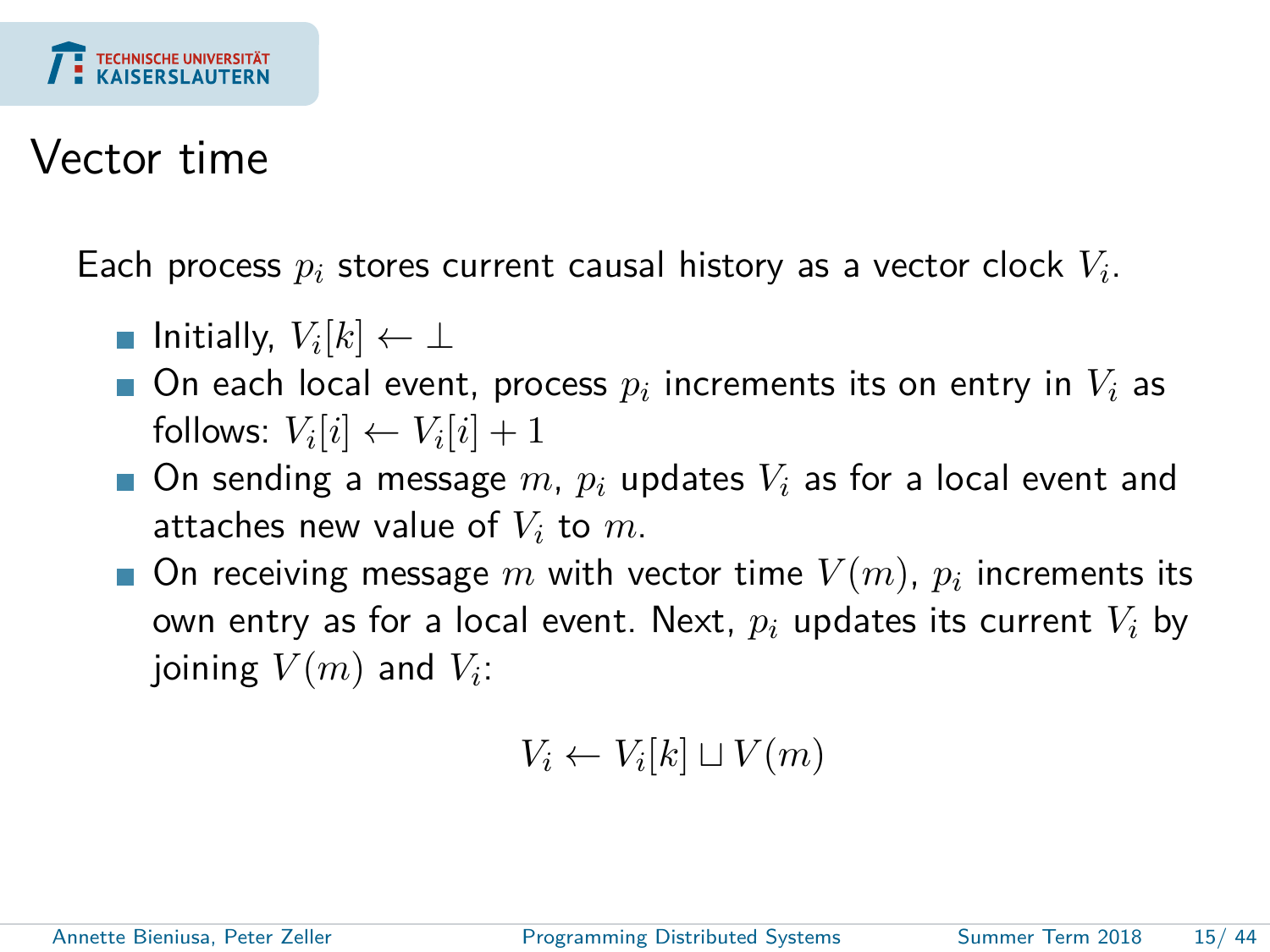

#### Relating vector times

Let  $u, v$  denote time vectors. We say that

$$
u \leq v \text{ iff } u[k] \leq u[k] \text{ for } k = 1, \dots, n
$$

$$
u < v \text{ iff } u \le v \text{ and } u \ne v
$$

$$
\blacksquare u \parallel v \text{ iff neither } u \leq v \text{ nor } v \leq u
$$

For two events *e* and *e'*, it holds that  $e \to e' \iff V(e) < V(e')$ 

Proof: By construction.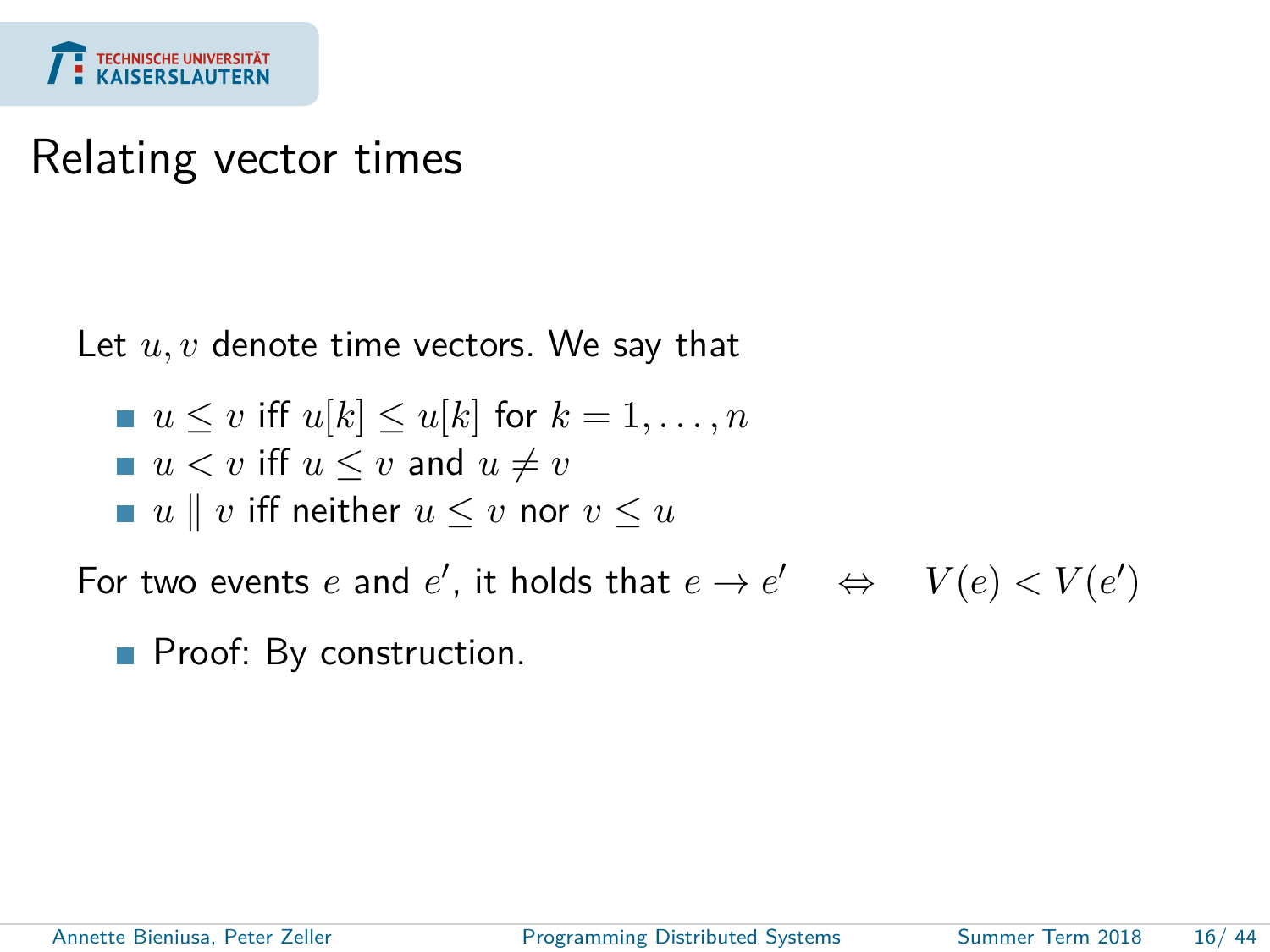

#### How does vector time relate to Lamport timestamps?

- Both are logical clocks, counting events.
- Lamport time (and real time) are insufficient to characterize causality and can't be used to prove that events are not causally related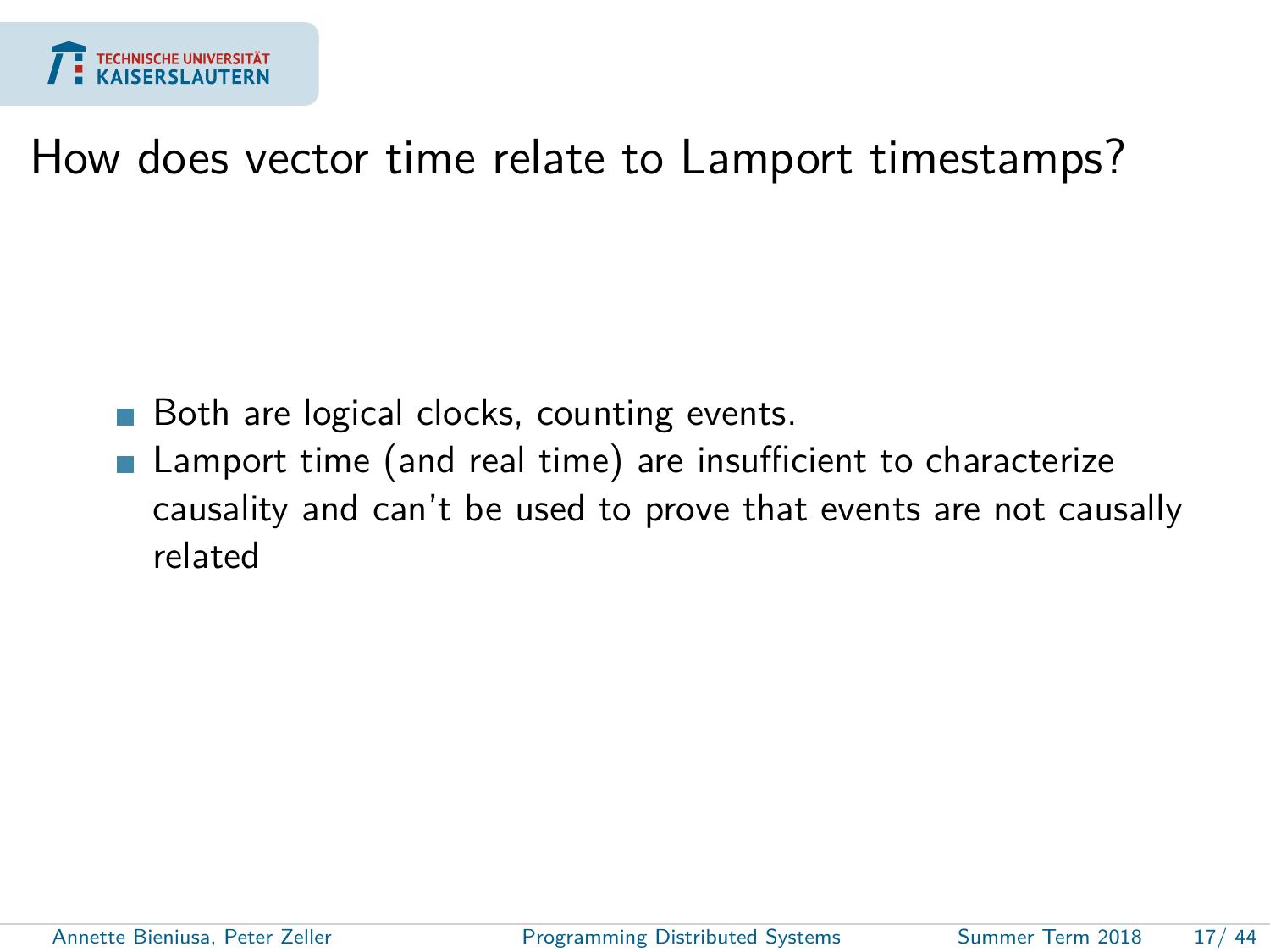

# Causal Broadcast (RCO): Algorithm 2 (Waiting)

```
State:
  pending //set of messages that cannot be delivered yet
  VC // vector clock
Upon Init do:
  pending <- ∅;
  forall p_i \in \Pi do: \nabla \mathbb{C} [p_i] <- 0;
Upon rco-Broadcast(m) do
  trigger rco-Deliver(self, m);
  trigger rb-Broadcast(VC, m);
  VC[self] <- VC[self] + 1;
Upon rb-Deliver(p, VCm, m) do
  if ( p \neq self ) then
     pending <- pending ∪ {(p, VCm, m)};
     while exists (q, VC<sub>m<sub>q</sub>, m<sub>q</sub>) \in pending, such that VC \geq VC<sub>m<sub>a</sub></sub> do</sub>
          pending \leq pending \ {(q, VC<sub>m<sub>a</sub>, m<sub>q</sub>)};</sub>
          trigger rco-Deliver(q, mq);
          VC[q] <- VC[q] + 1;
```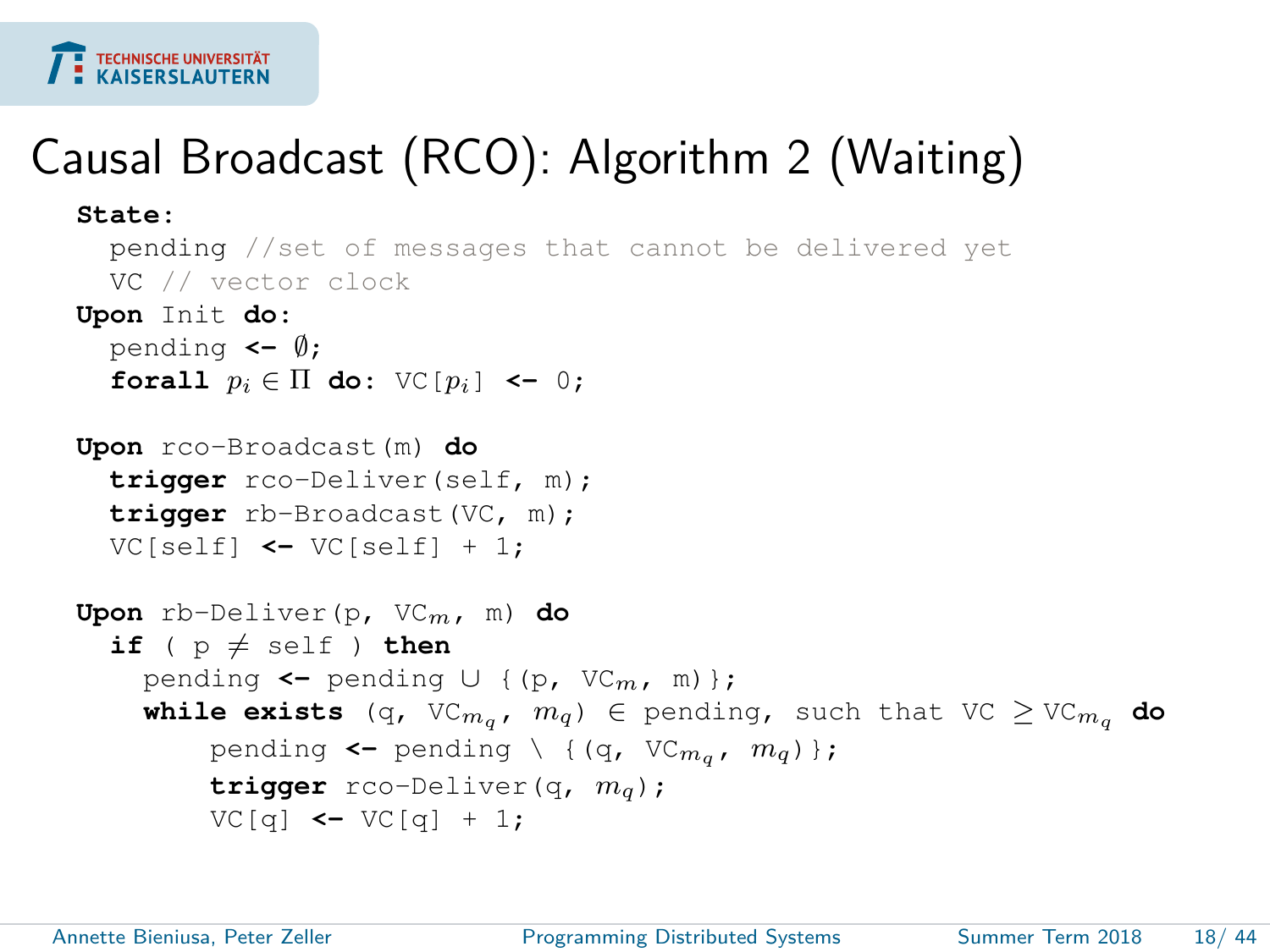

# Causal Broadcast (RCO): Algorithm 2 (Waiting)

```
State:
  pending //set of messages that cannot be delivered yet
  VC // vector clock
Upon Init do:
  pending <- ∅;
  forall p_i \in \Pi do: \nabla \mathbb{C} [p_i] <- 0;
Upon rco-Broadcast(m) do
  trigger rco-Deliver(self, m);
  trigger rb-Broadcast(VC, m);
  VC[self] <- VC[self] + 1;
Upon rb-Deliver(p, VCm, m) do
  if ( p \neq self ) then
     pending <- pending ∪ {(p, VCm, m)};
     while exists (q, VC<sub>m<sub>a</sub>, m_q) \in pending, such that VC \geq VC<sub>m<sub>q</sub></sub> do</sub>
          pending \leq pending \ {(q, VC<sub>m<sub>a</sub>, m<sub>q</sub>)};</sub>
          trigger rco-Deliver(q, mq);
          VCl(a) \leftarrow VCl(a) + 1:
```

```
Question: Why is it called "waiting"?
```
Annette Bieniusa, Peter Zeller [Programming Distributed Systems](#page-0-0) Summer Term 2018 18/44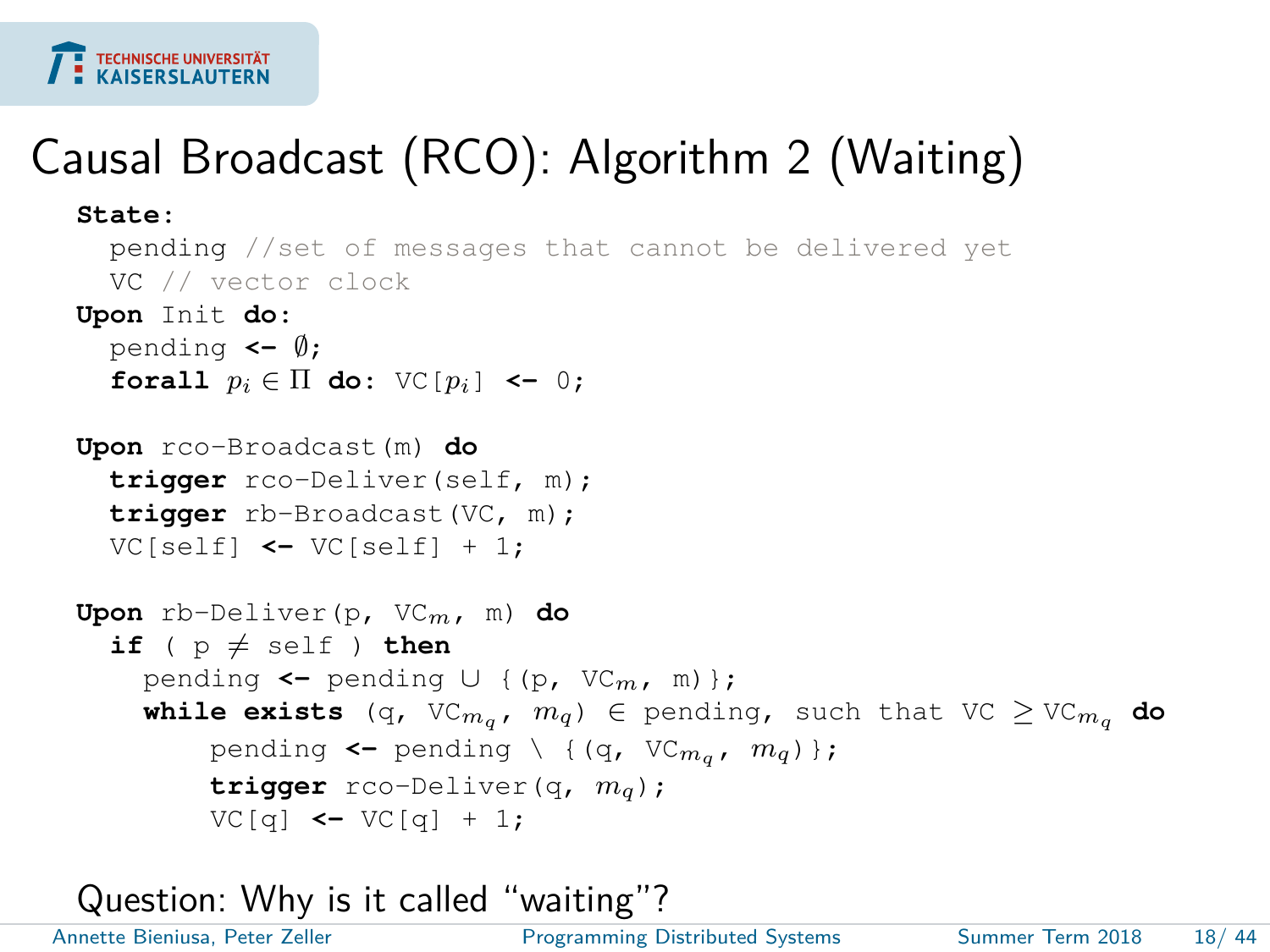

#### Limits of Causal Broadcast

- **Processes can observe messages in different order**
- **Example: Replicated database handling bank accounts**
- **Initially, account A holds 1000 Euro.**
- User deposits 150 Euro, triggers broadcast of message

```
m_1 = 'add 150 Euro to A'
```
■ Concurrently, bank initiates broadcast of message

```
m_2 = 'add 2% interest to A'
```
- Diverging state!
- ⇒ Next lecture: Atomic broadcast!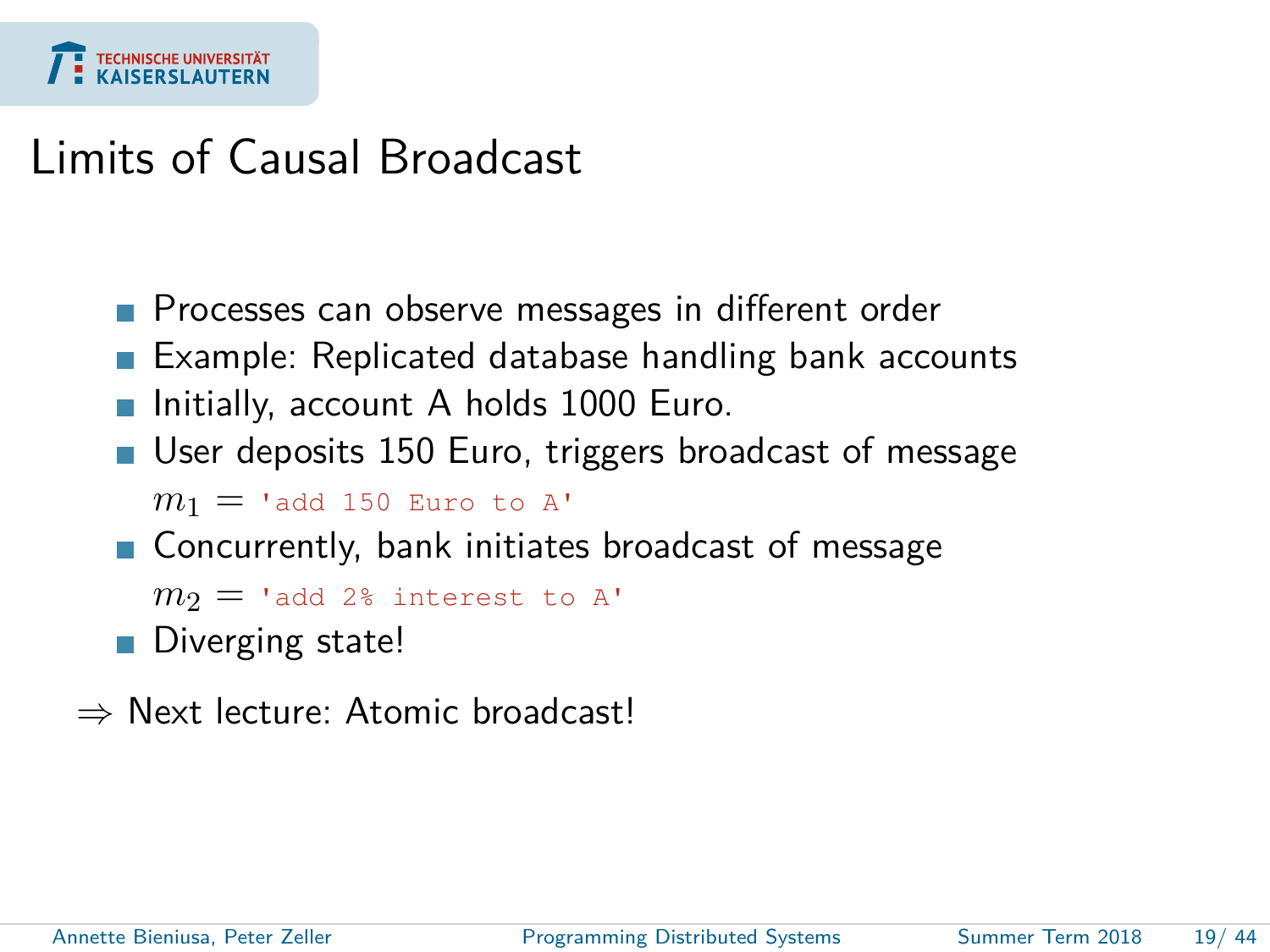

# Summary

- $\mathcal{L}_{\mathcal{A}}$ Causality important for many scenarios
- Causality not always sufficient  $\mathcal{L}^{\mathcal{A}}$
- Vector clocks:
	- **Efficient representation of causal histories / happens-before**
	- How many events from which process?
- Causal broadcast: Use vector clocks to deliver in causal order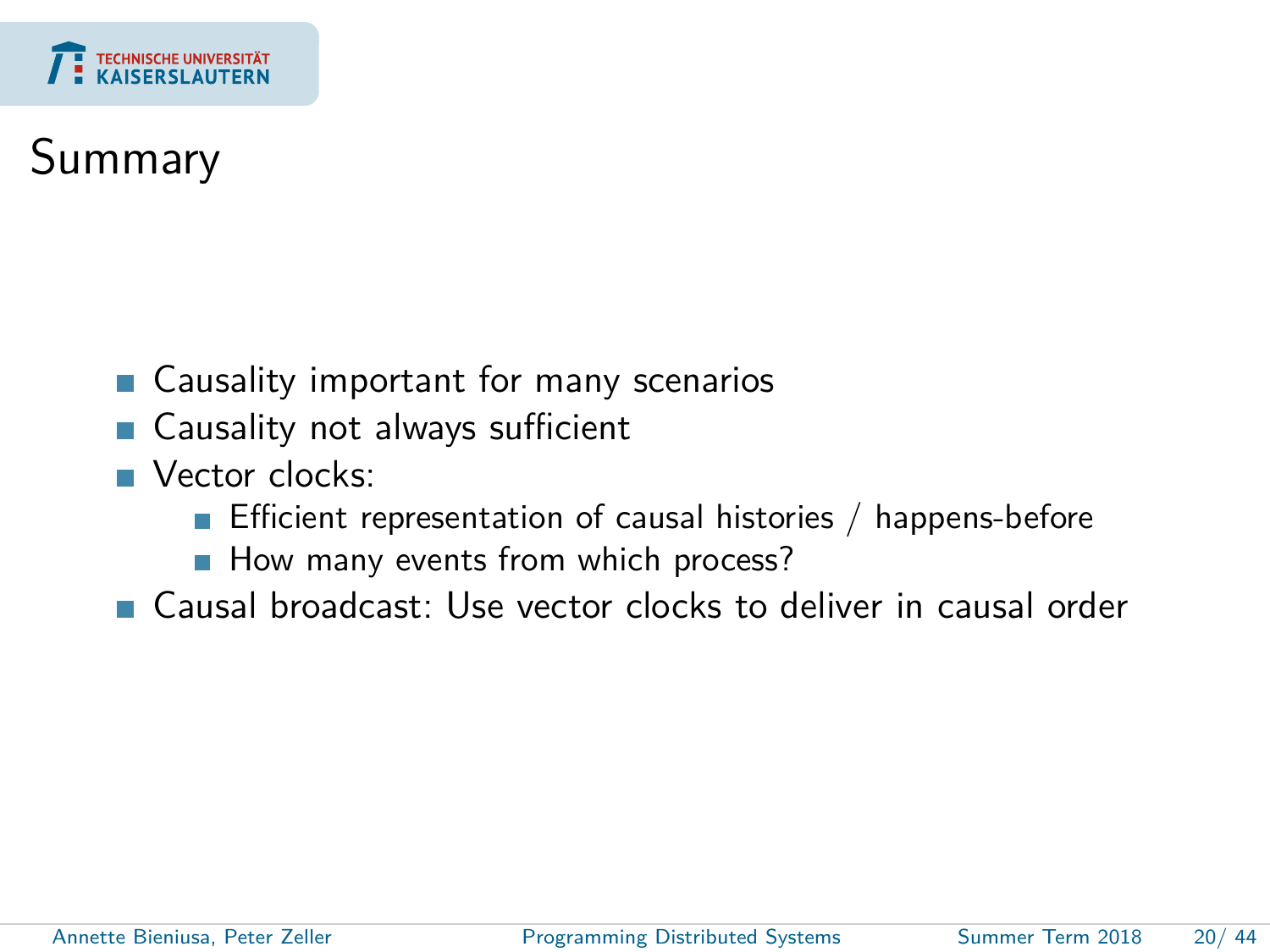<span id="page-28-0"></span>

# [Erlang OTP](#page-28-0)

÷

Annette Bieniusa, Peter Zeller **[Programming Distributed Systems](#page-0-0)** Summer Term 2018 21/44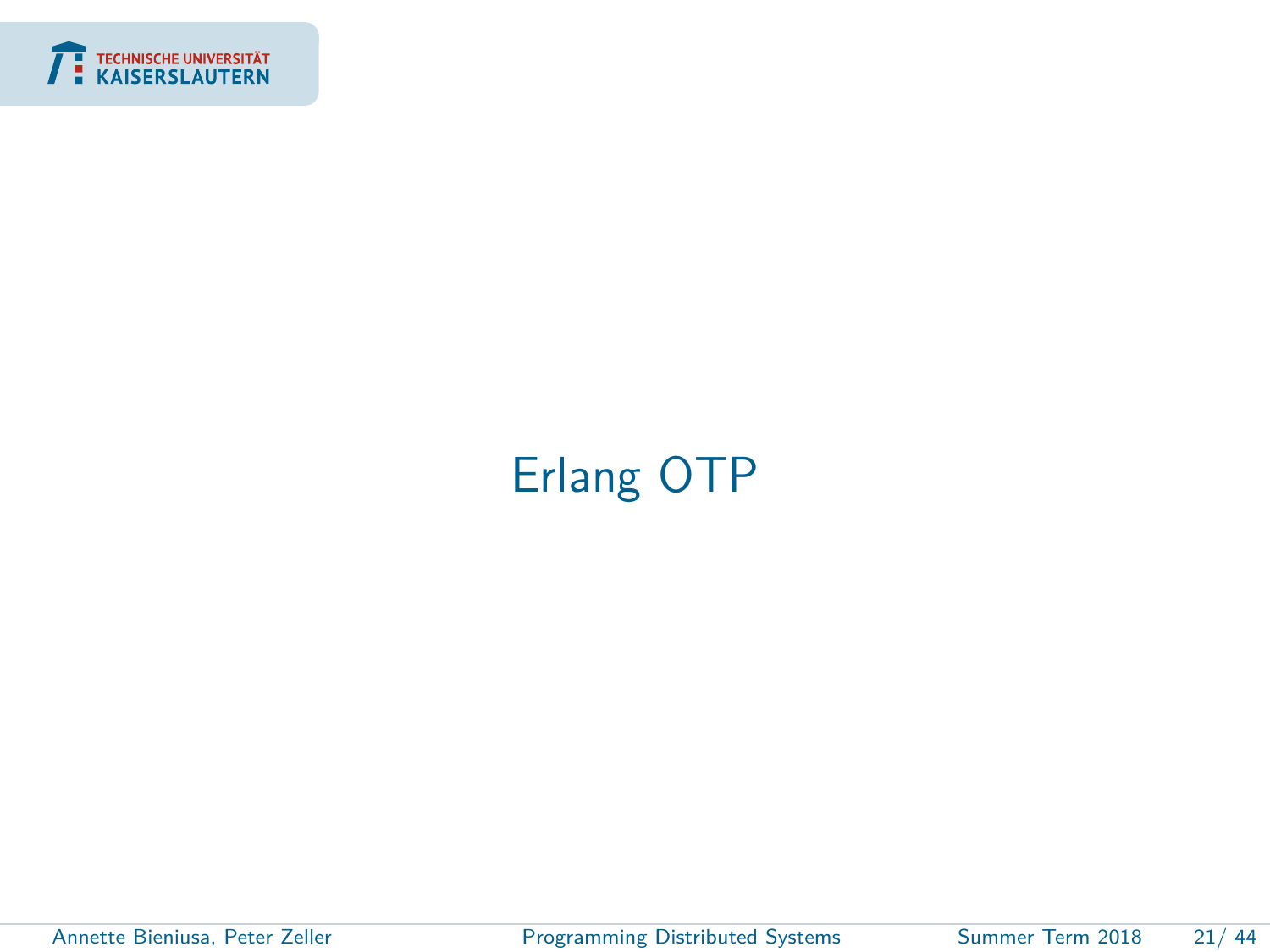

#### Example: Echo server 1

```
-module(echo).
-export([start_link/0]).
start_link() ->
    \{ok, spam\_link(fun() \rightarrow loop() end)\}.loop() ->
    receive
         {From, Msq} \rightarrowFrom ! Msg,
             loop();
         stop ->
             true
    end.
```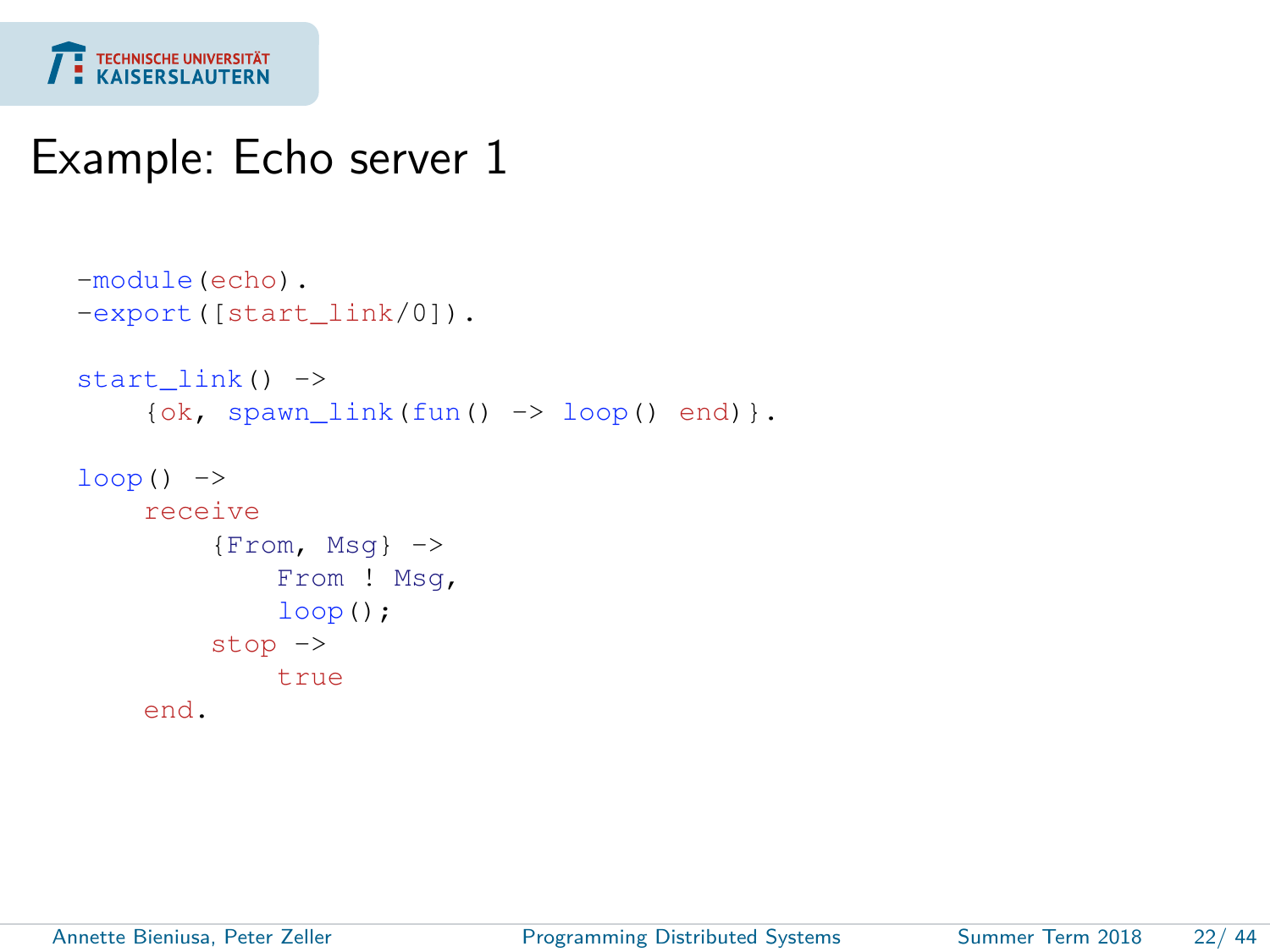

#### Example: Echo server client 1

```
-module(echo_client).
-export([test/0]).
test() ->
    \{ok, Server1\} = echo: start\_link().
    \{ok, Server2\} = echo: start\_link()Server1 ! {self(), hello}.
    Server2 ! {self(), world},
    receive
        Msg1 -> io:format("Server 1 responded: ∼p∼n", [Msg1])
    end,
    receive
        Msg2 -> io:format("Server 2 responded: ∼p∼n", [Msg2])
    end.
```
Does this always work correctly?

Annette Bieniusa, Peter Zeller [Programming Distributed Systems](#page-0-0) Summer Term 2018 23/ 44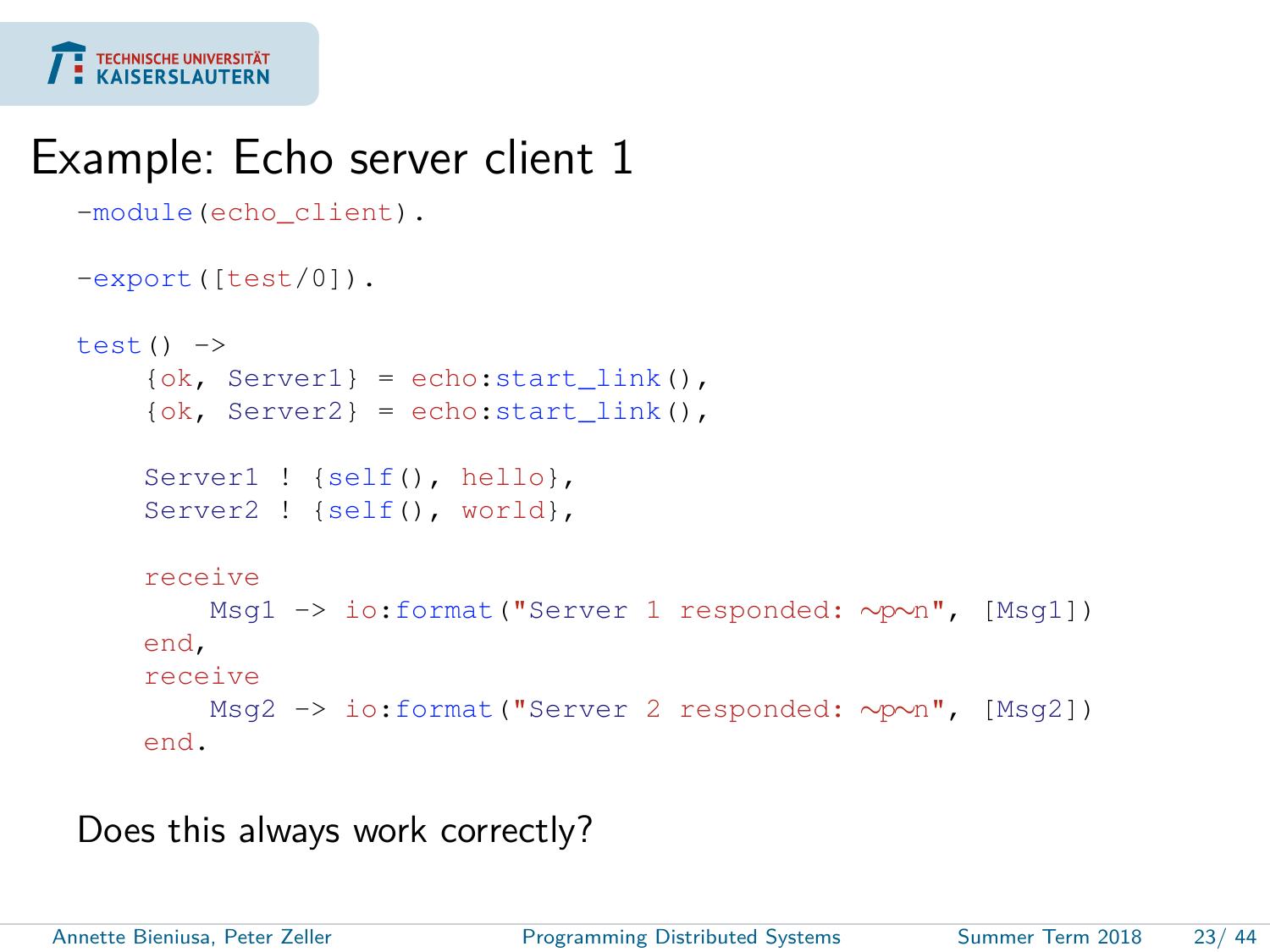

#### Example: Echo server 2

```
-module(echo2).
-export([start_link/0]).
start link() ->
    \{ok, spawn\_link(fun() \rightarrow loop() end)\}.loop() ->
    receive
         {From, Msq} \rightarrowFrom ! {self(), Msq},
             loop();
         stop ->
             true
    end.
```
Sending own process-id  $(s_{\text{ell}(t)})$ , so that receiver can match answer to request.

Annette Bieniusa, Peter Zeller [Programming Distributed Systems](#page-0-0) Summer Term 2018 24/ 44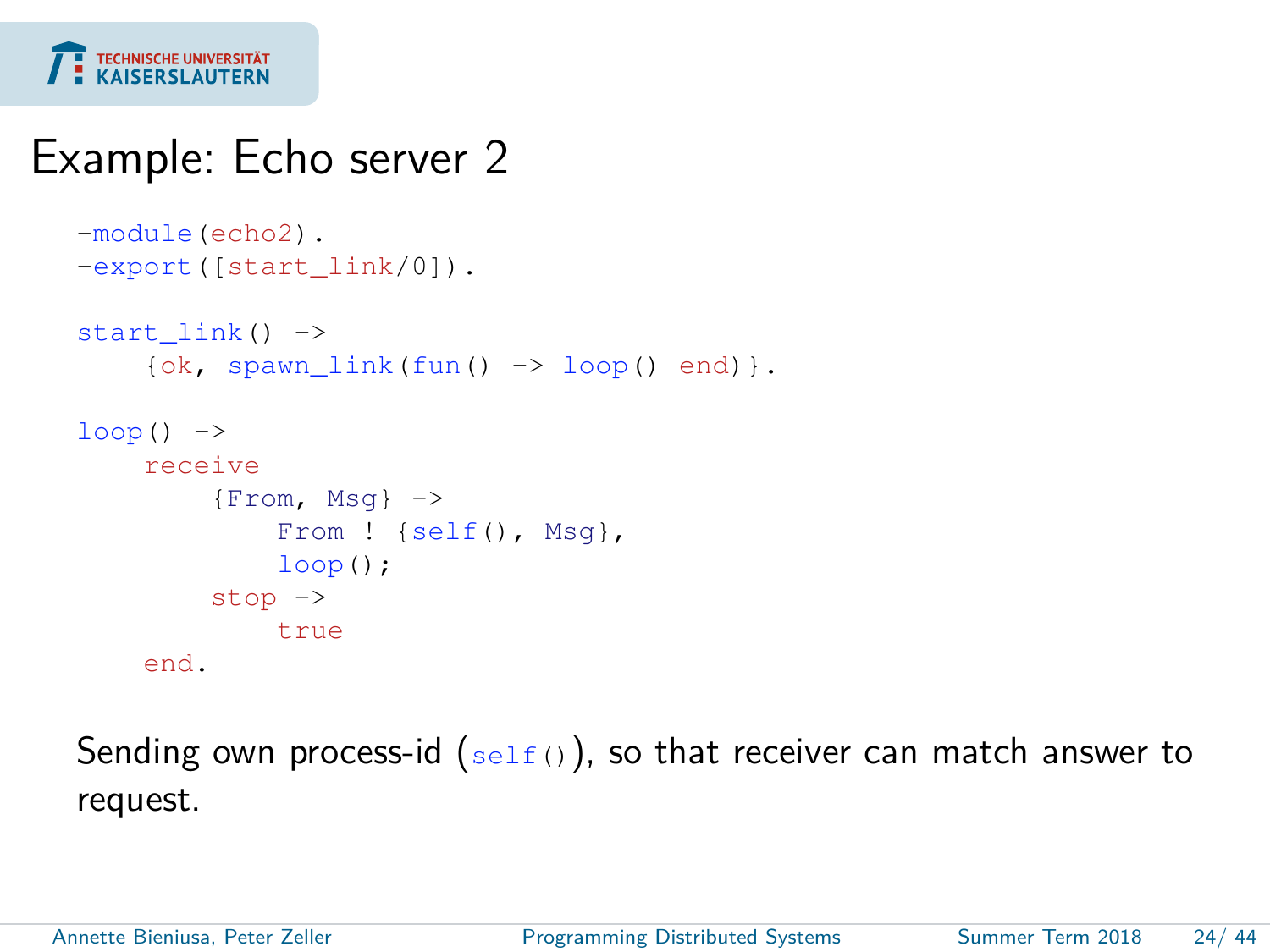

#### Example: Echo client 2

```
-module(echo_client2).
-export([test/0]).
test() ->
    \{ok, Server1\} = echo2: start link(),
    \{ok, Server2\} = echo2:start link(),
    Server1 ! {self(), hello},
    Server2 ! {self(), world},
    receive
        {Server1, Msg1} -> io:format("1 responded: ∼p∼n", [Msg1])
    end,
    receive
        {Server2, Msg2} -> io:format("2 responded: ∼p∼n", [Msg2])
    end.
```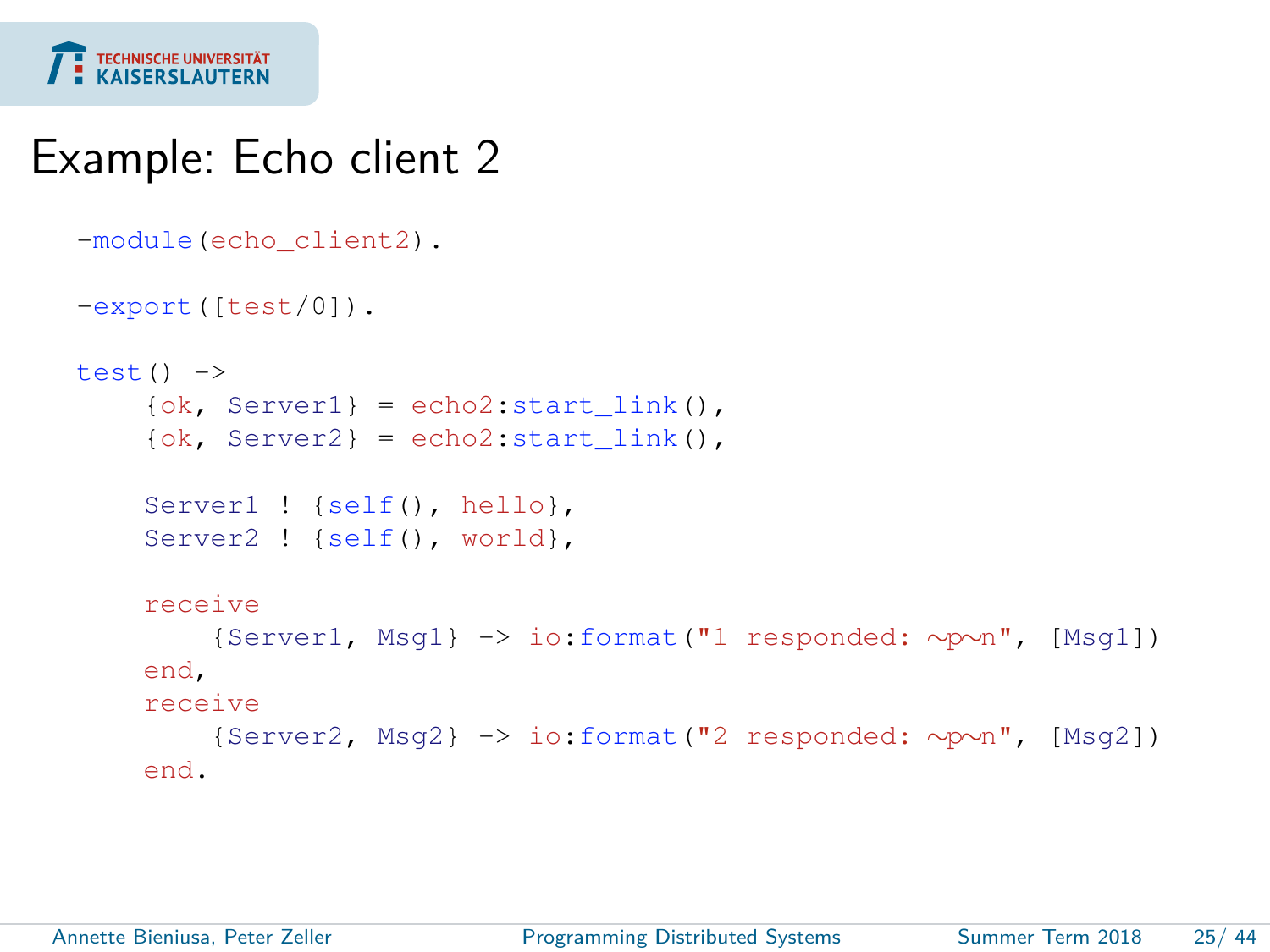

### Example: Counting server

```
-module(counter).
-export([start_link/0, loop/1]).
start link() ->
    {ok, spawn_link(?MODULE, loop, [0])}.
loop(Counter) ->
    receive
        {From, increment} ->
            From ! {self(), ok},
            loop(Counter + 1);
        {From, read} ->
            From ! {self(), Counter},
            loop(Counter);
        stop \rightarrowtrue
    end.
```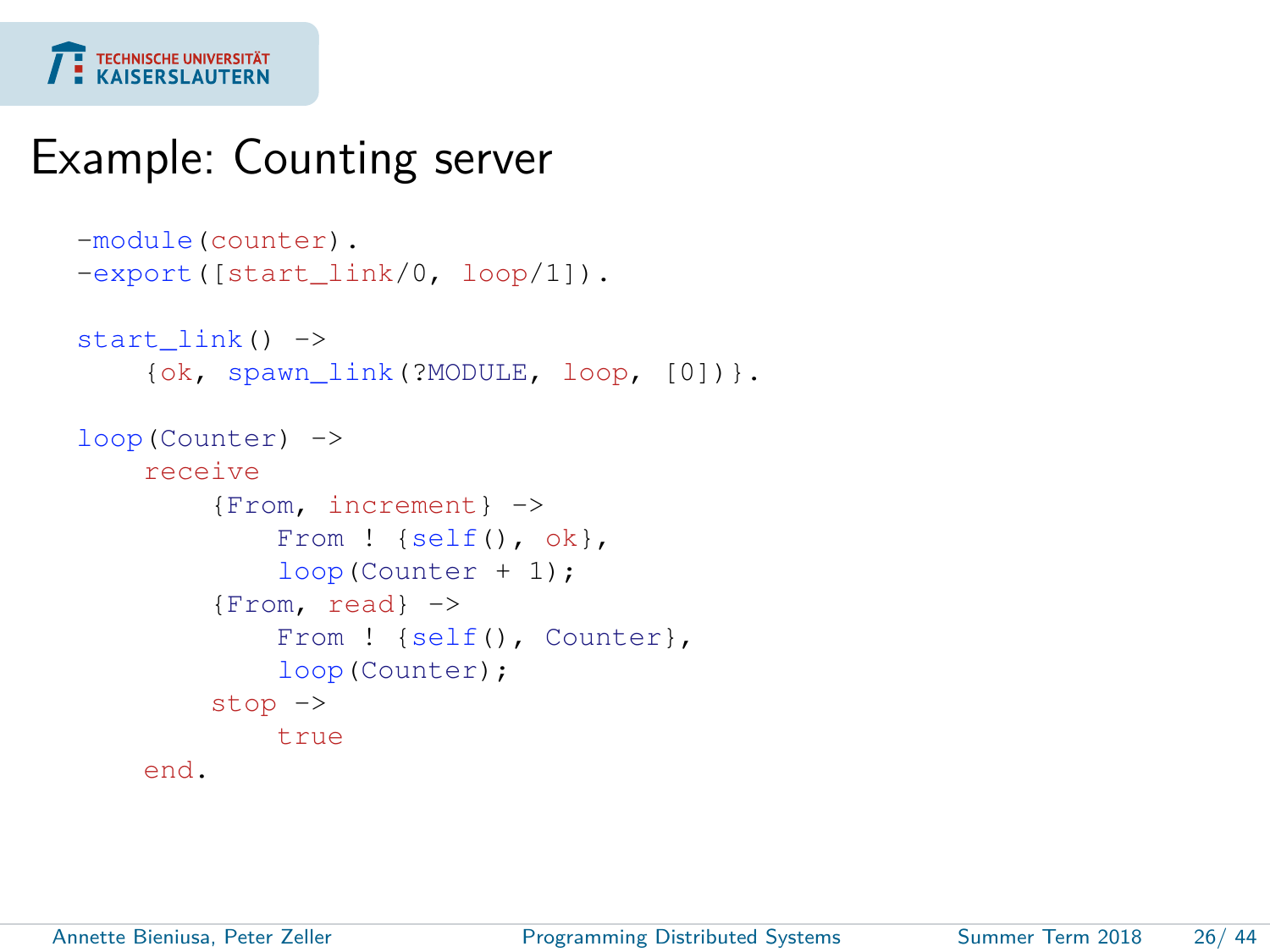

#### Records: Organizing complex state in a server

-record(person, {name, age, hobbies = []}).

#### Creating instances:

 $P = #person(name = "Hans", aqe = 7)$ 

#### Accessing fields:

P#person.name P#person.age

#### Updating record fields:

```
P#person \{ aq e = 8 \}
```
#### Pattern matching with records:

```
\#person{name} = Name, age = Age} = P
```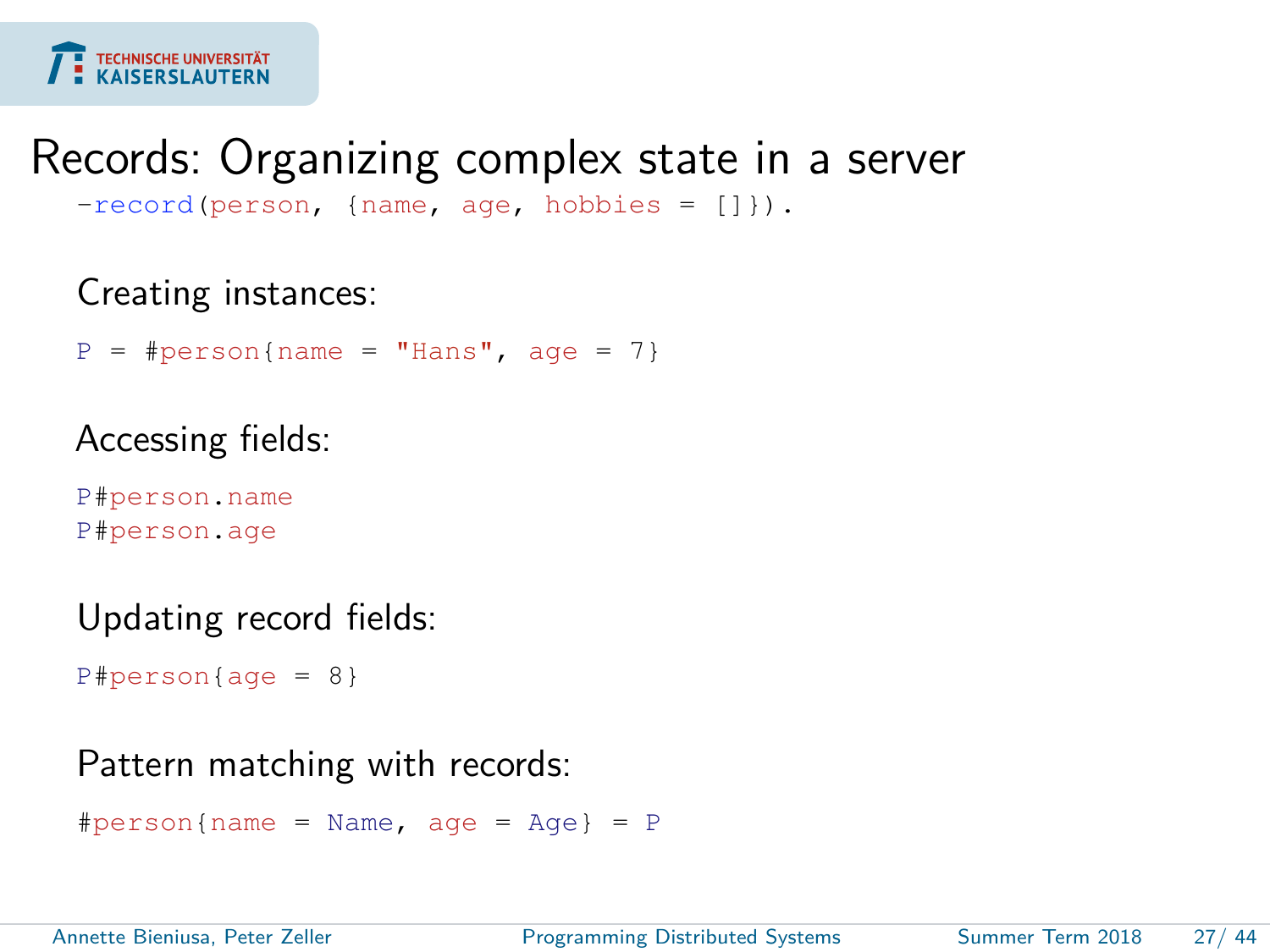#### TECHNISCHE UNIVERSITÄT

#### Using records as process state

```
-module(bounded counter).
 -export([start_link/1, loop/1, increment/1, read/1]).
 -record(state, {limit, count}).
 start_link(Limit) ->
      State = #state{limit} = Limit, count = 0.
      {ok, spawn_link(?MODULE, loop, [State])}.
 loop(State = \#state{count = Counter, limit = Limit}) \rightarrowreceive
          {From, increment} when Counter < Limit ->
              From ! {self(), ok},
              loop(State#state{count = Counter + 1});
          {From, increment} ->
              From ! {self(), {error, limit_reached}},
              loop(State);
          {From, read} ->
              From ! {self(), Counter},
              loop(State);
          stop ->
              true
end.<br>Annette Bieniusa, Peter Zeller
                              Programming Distributed Systems Summer Term 2018 28/ 44
```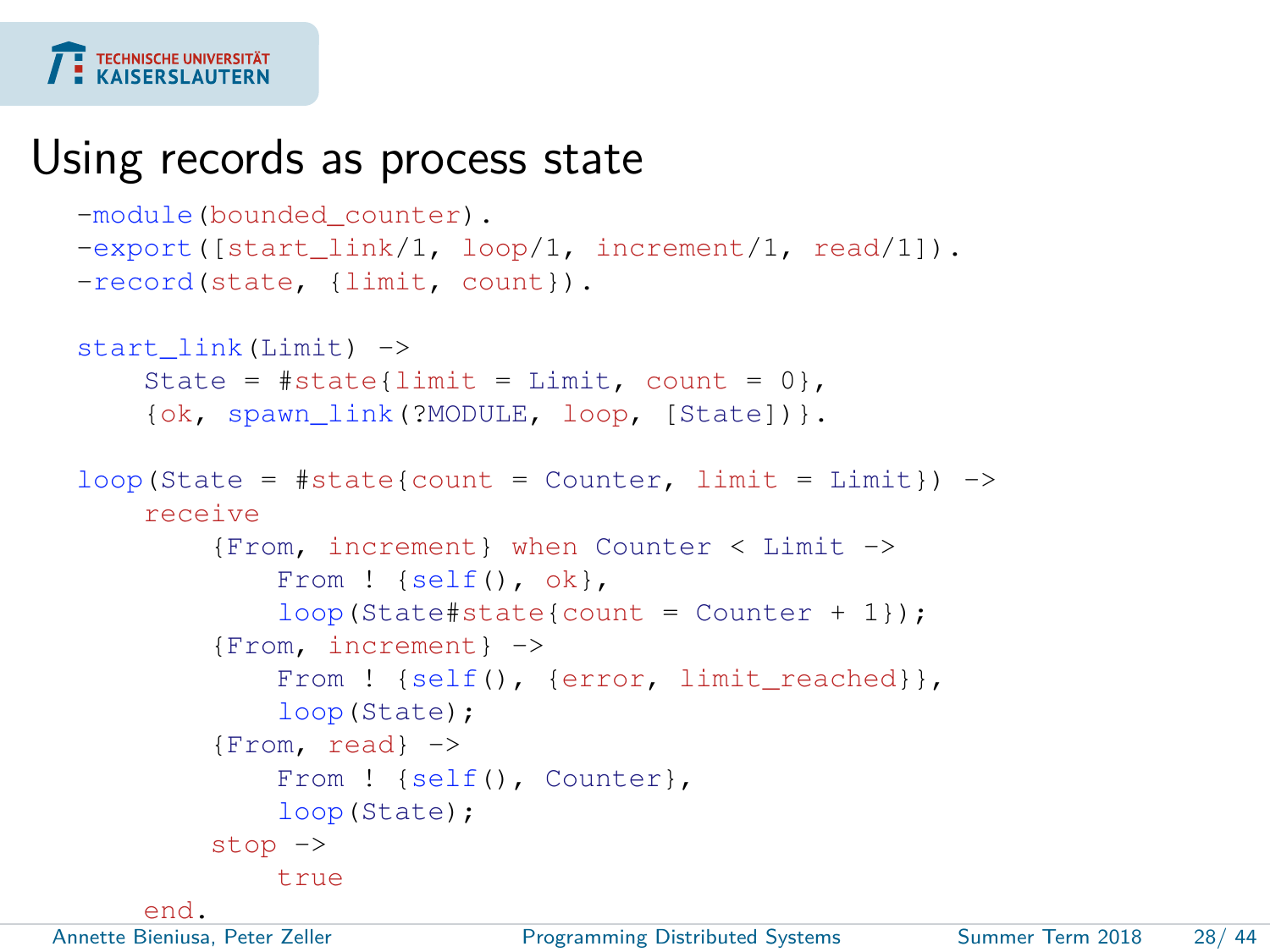

### Bounded Counter API (synchronous call)

```
increment(Server) ->
    Server ! {self(), increment},
    receive
        {Server, Msg} -> Msg
    end.
read(Server) ->
    Server ! {self(), read},
   receive
        {Server, Msg} -> Msg
   end.
```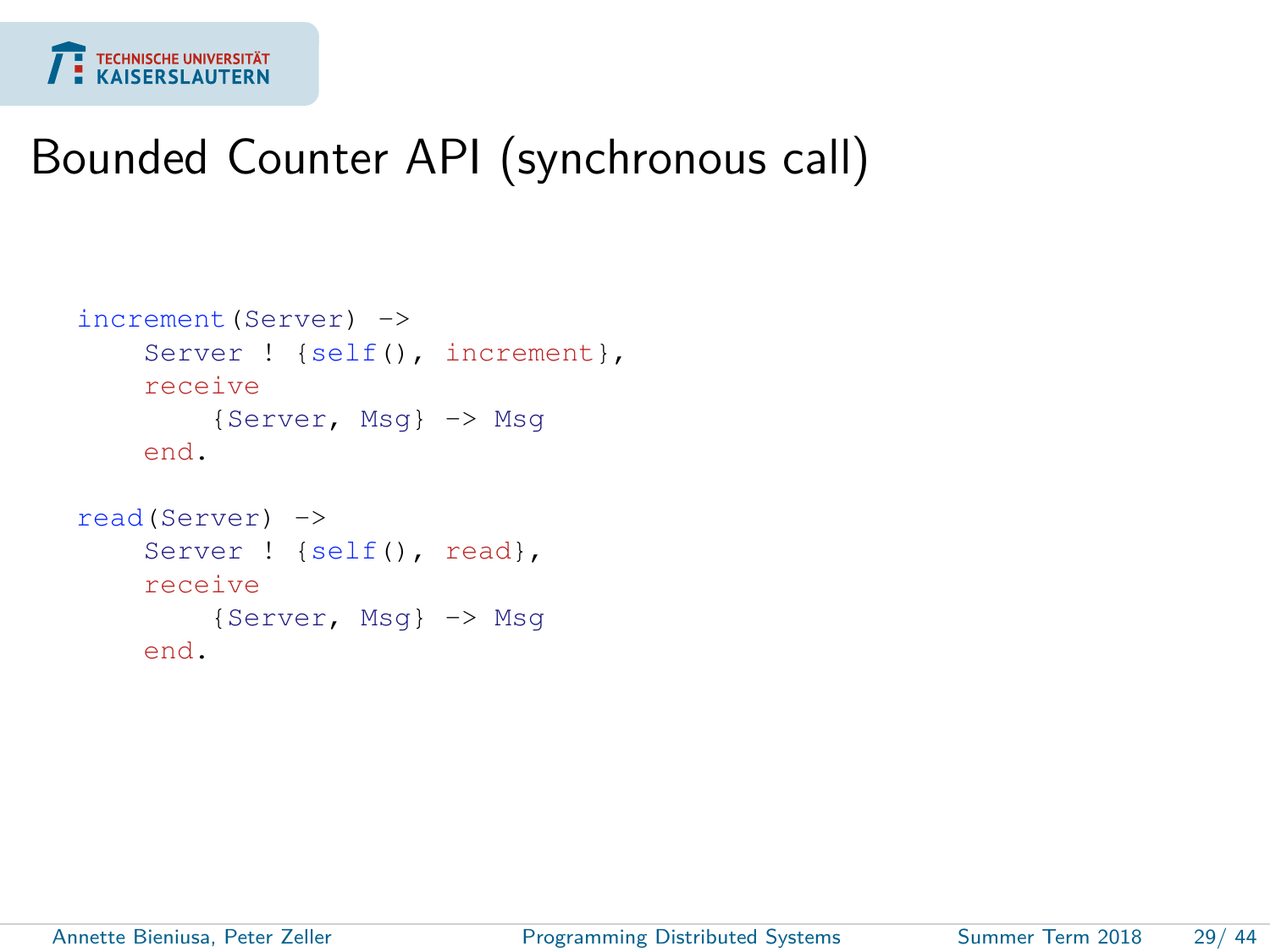

#### Generic Client/Servers



Annette Bieniusa, Peter Zeller [Programming Distributed Systems](#page-0-0) Summer Term 2018 30/44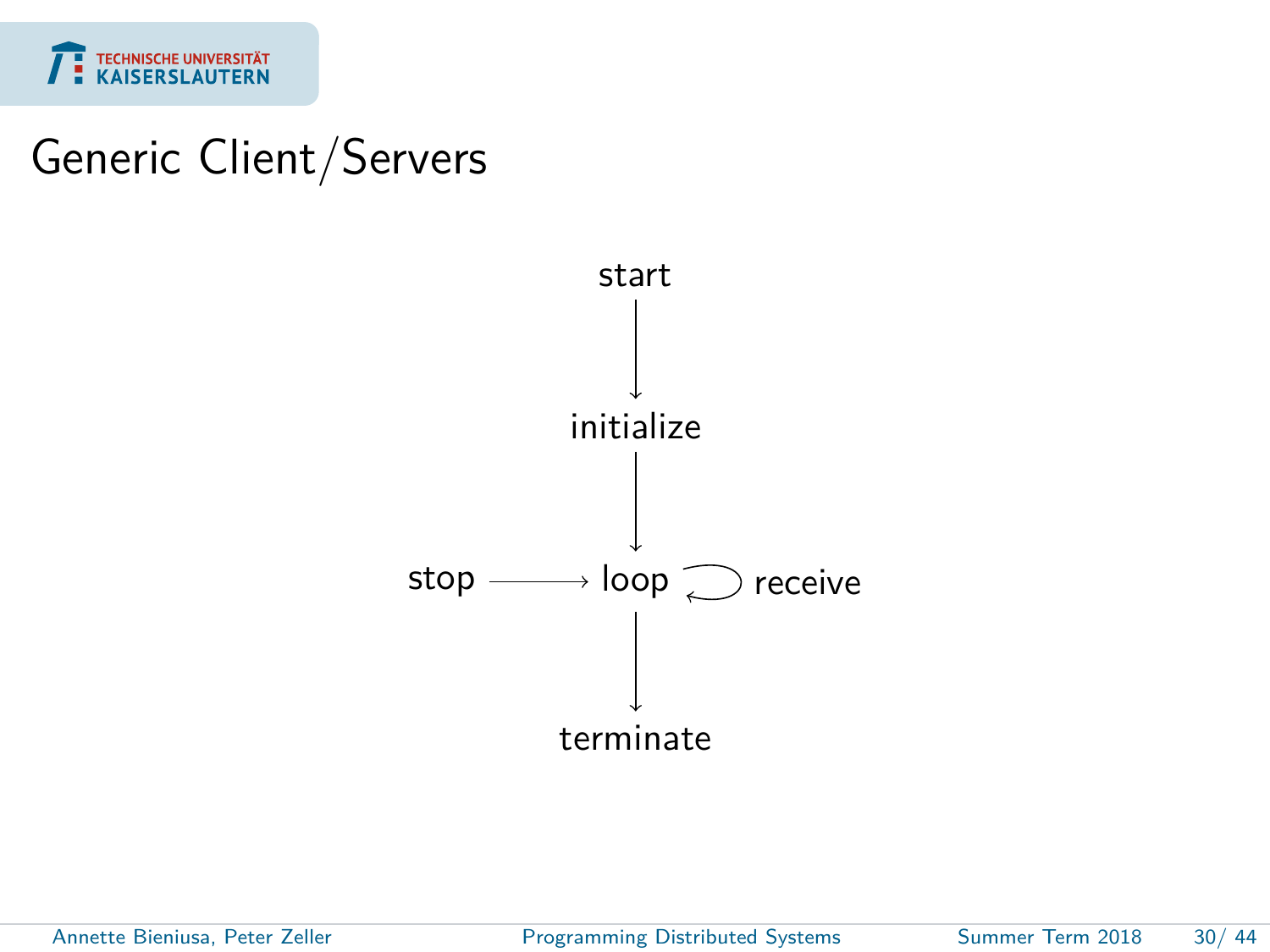### Separating generic and specific parts

| Generic                    | Specific (Counter)                     |
|----------------------------|----------------------------------------|
| Spawning the server        | Initial State:                         |
| Storing the loop data      | #state{limit = Limit, count = 0}       |
| Sending requests to server | Handling of requests (increment, read) |
| Sending replies to client  |                                        |
| Receiving server replies   |                                        |
| Stopping                   | (cleaning up)                          |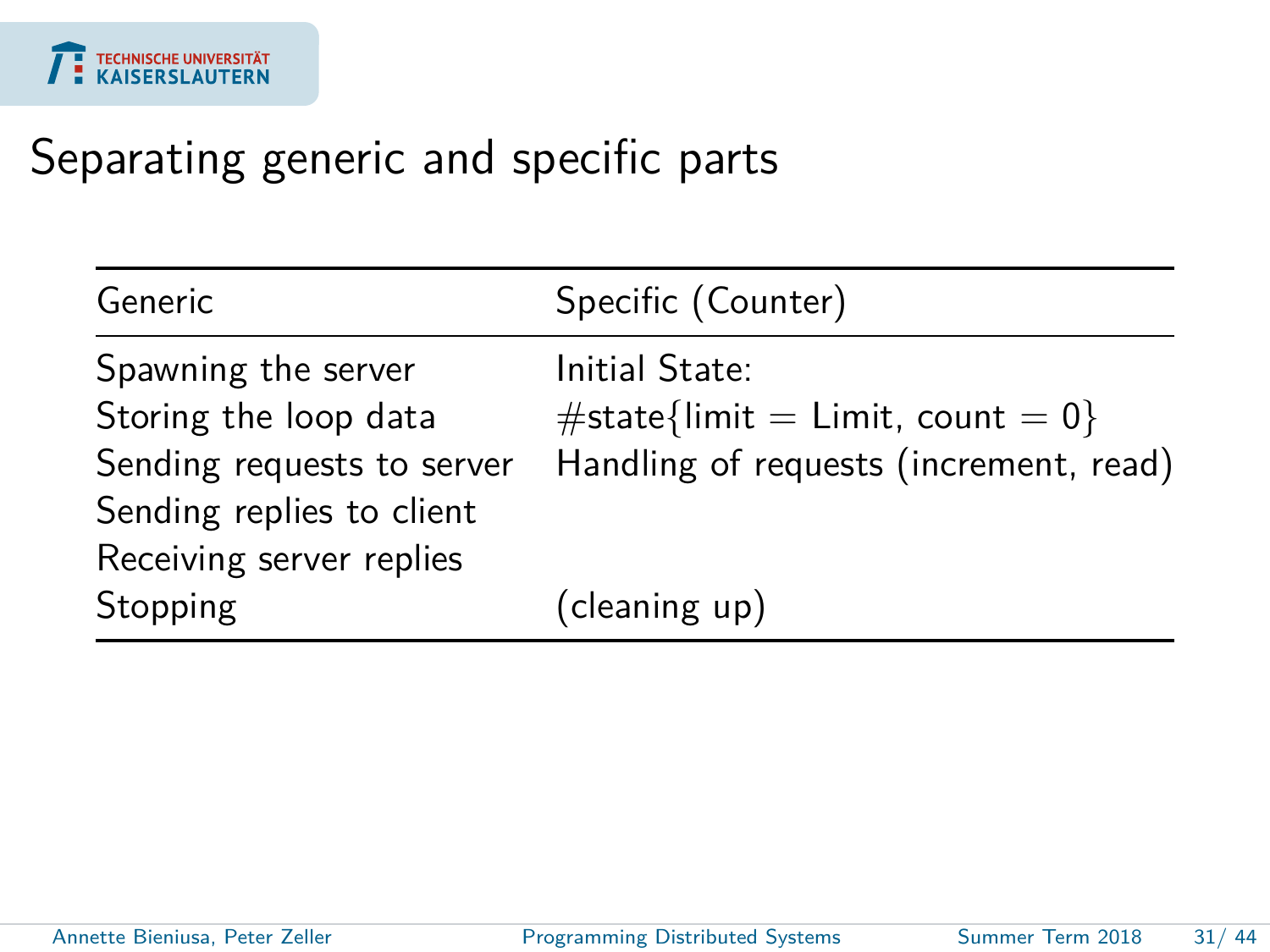### Separating generic and specific parts

| Generic                    | Specific (Counter)                     |
|----------------------------|----------------------------------------|
| Spawning the server        | Initial State:                         |
| Storing the loop data      | $\#$ state{limit = Limit, count = 0}   |
| Sending requests to server | Handling of requests (increment, read) |
| Sending replies to client  |                                        |
| Receiving server replies   |                                        |
| Stopping                   | (cleaning up)                          |

Implement generic part once, use callbacks for specific parts

Annette Bieniusa, Peter Zeller [Programming Distributed Systems](#page-0-0) Summer Term 2018 31/44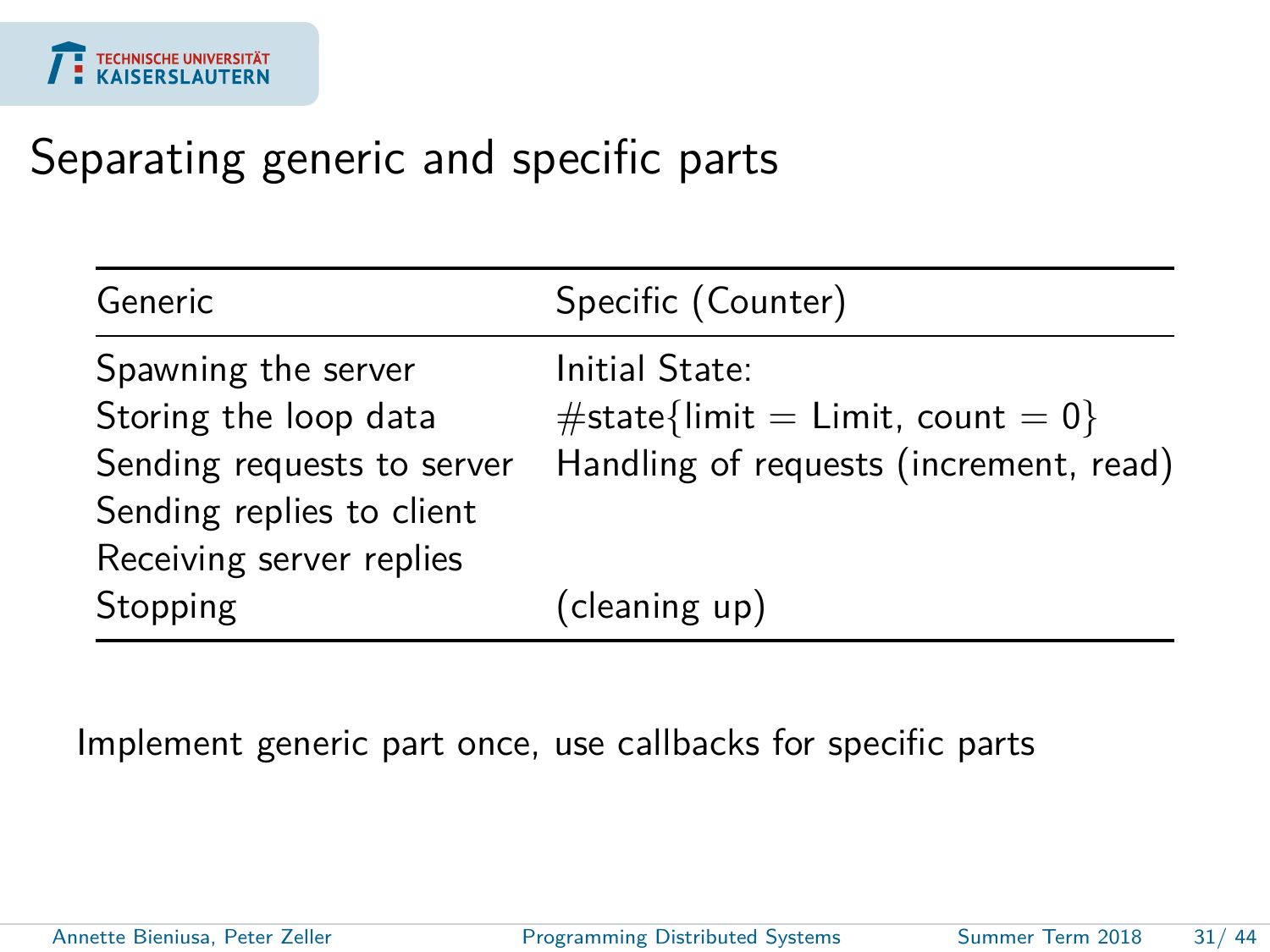#### **TECHNISCHE UNIVERSITÄT KAISERSI AUTERN**

## Specific part

```
-module(bounded_counter2).
-export([start_link/1, increment/1, read/1]).
-export([init/1, handle_call/3]).
-record(state, {limit, count}).
start_link(Limit) ->
    my gen server: start link(?MODULE, [Limit], []).
increment(Server) ->
    my_gen_server:call(Server, increment).
read(Server) ->
   my gen server:call(Server, read).
init([Limit]) ->
    \{ok, #state[limit = Limit, count = 0]\}.handle_call(increment, _From, State = #state{count = Counter, limit = Limit}) ->
    case Counter < Limit of
        true \Rightarrow {reply, ok, State#state{count = Counter + 1}};
        false -> {reply, {error, limit_reached}, State}
    end;
handle call(read, From, State) ->
    {reply, State#state.count, State}.
```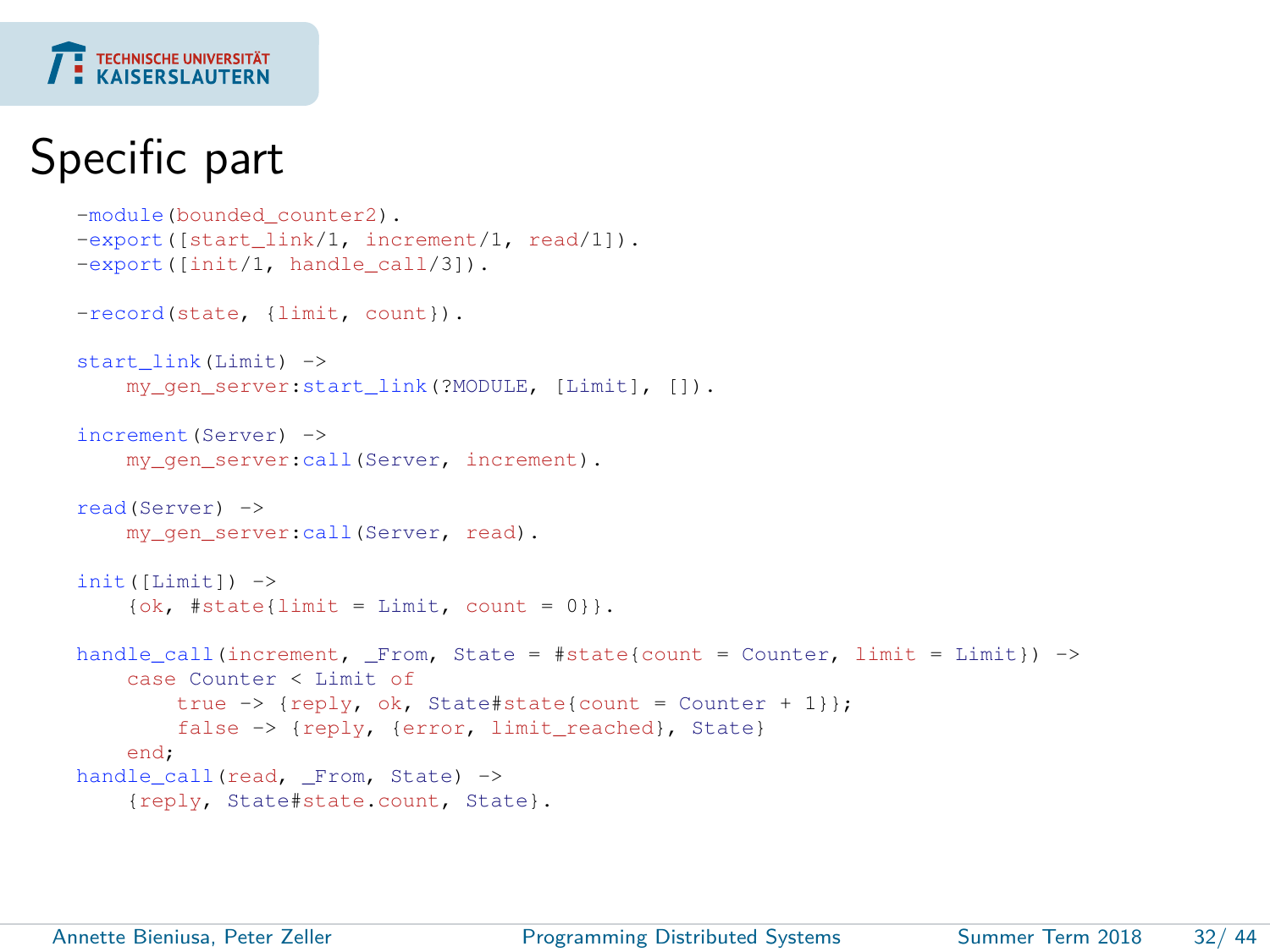

#### Simple generic server

```
-module(my_gen_server).
 -export([start_link/3, call/2]).
 start_link(Module, Args, _Options) ->
      {ok, InitialState} = Module:init(Args),
      \{ok, spawn link(fun() -> loop(Module, InitialState) end)\}.call(P, Msq) ->
     P ! {call, self(), Msq},
      receive
          {reply, P, Response} ->
              Response
      end.
 loop(Module, State) ->
      receive
          {call, From, Msg} ->
               {reply, Reply, NewState} =
                   Module: handle call(Msg, From, State),
              From ! {reply, self(), Reply},
              loop(Module, NewState)
end.<br>Annette Bieniusa, Peter Zeller
                              Programming Distributed Systems Summer Term 2018 33/ 44
```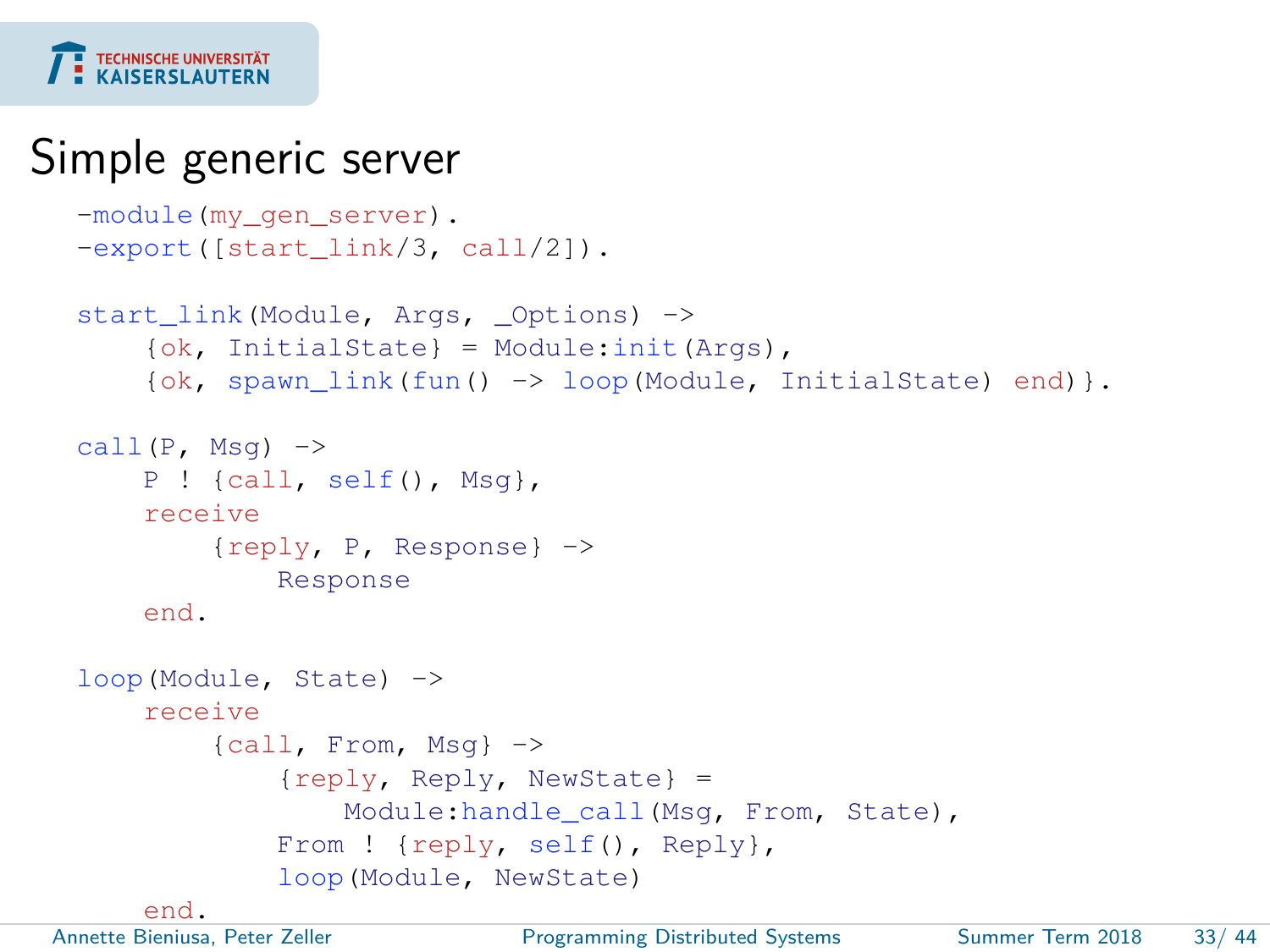

#### Implementation in standard library: gen server

- $\blacksquare$  More robust than  $my\_gen\_server$ 
	- **Timeouts and monitors to handle failures**
- $\blacksquare$  Init called in new process
- **More** events:
	- handle\_call and gen\_server:call for synchronous requests
	- handle\_cast and gen\_server: cast for asynchronous requests
	- handle\_info for other messages
- handle\_call can reply later (e.g. handle reply in other process)
- callback terminate for cleaning up
- **Exallback** code change for handling dynamic code reloading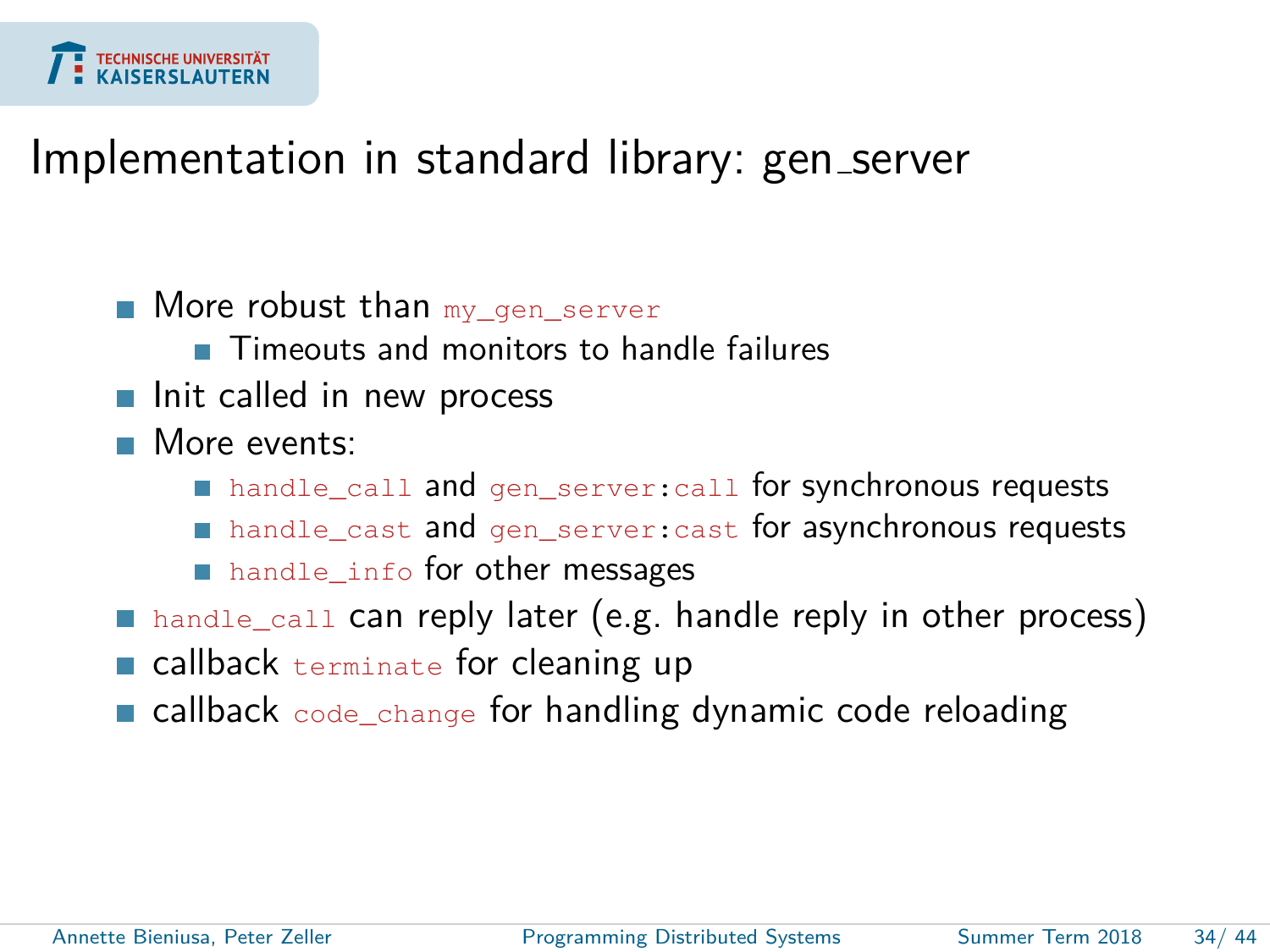

# Example: gen server  $(1/2)$

```
-module(bounded_counter3).
-behavior (gen server).
-export([start_link/1, increment/1, read/1]).
-export([init/1, handle call/3, handle cast/2, handle info/2,
         terminate/2, code_change/3]).
```

```
-record(state, {limit, count}).
```

```
start_link(Limit) ->
    gen_server:start_link(?MODULE, [Limit], []).
```

```
increment(Server) ->
    gen server:call(Server, increment).
```

```
read(Server) ->
   gen_server:call(Server, read).
```

```
init([Limit]) ->
    \{ok, #state\{limit = Limit, count = 0\}\}.
```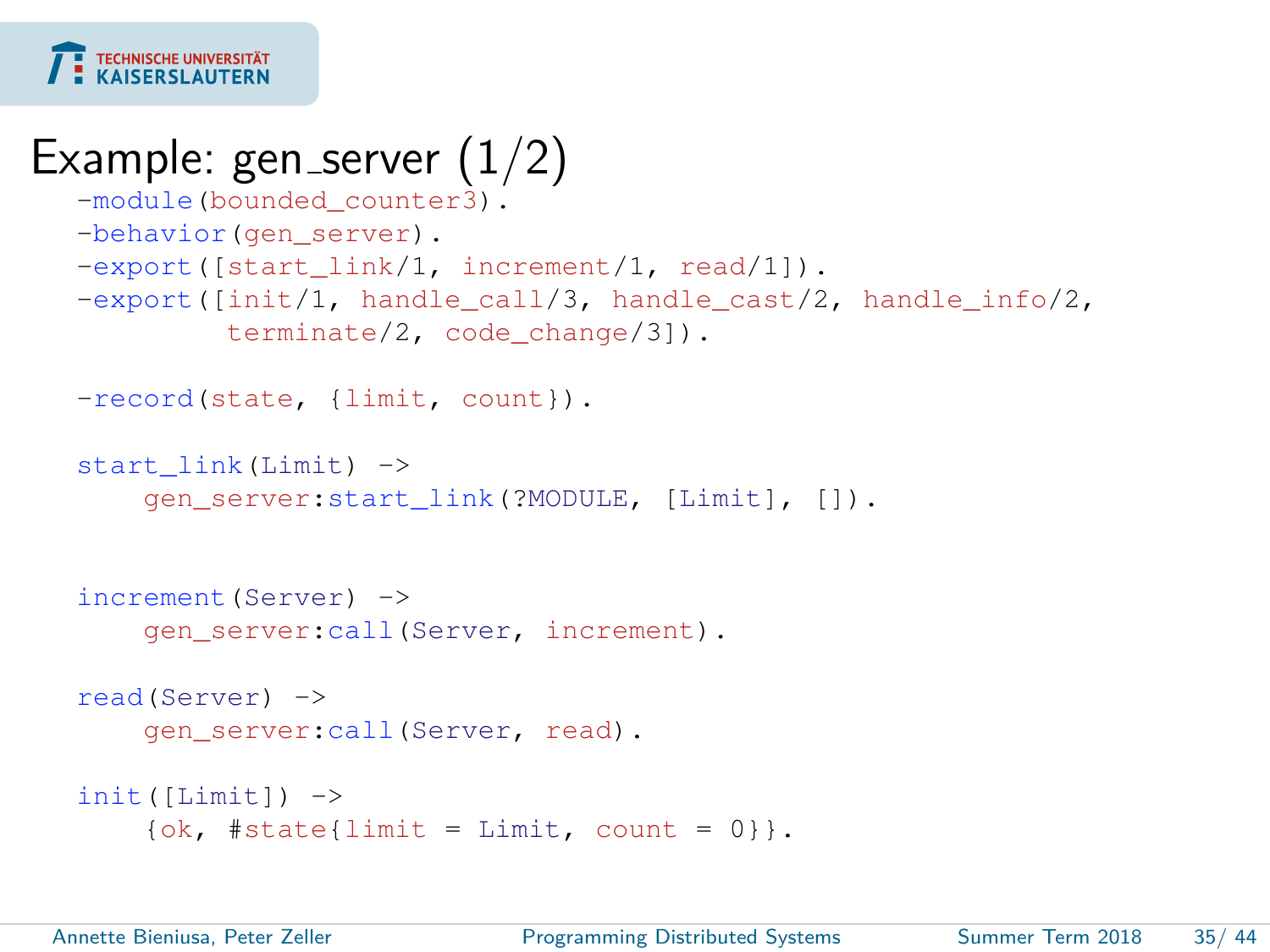

# Example: gen server  $(2/2)$

```
handle_call(increment, From,
            State = #state{count} = Counter, limit = Limit}) ->
    case Counter < Limit of
        true \rightarrow {reply, ok, State#state{count = Counter + 1}};
        false -> {reply, {error, limit_reached}, State}
    end;
handle call(read, _From, State) ->
    {reply, State#state.count, State}.
handle cast( Msg, State) ->
    {noreply, State}.
handle_info(_Msg, State) ->
    {noreply, State}.
terminate(_Reason, _State) ->
    ok.
code change( OldVsn, State, Extra) ->
    {ok, State}.
```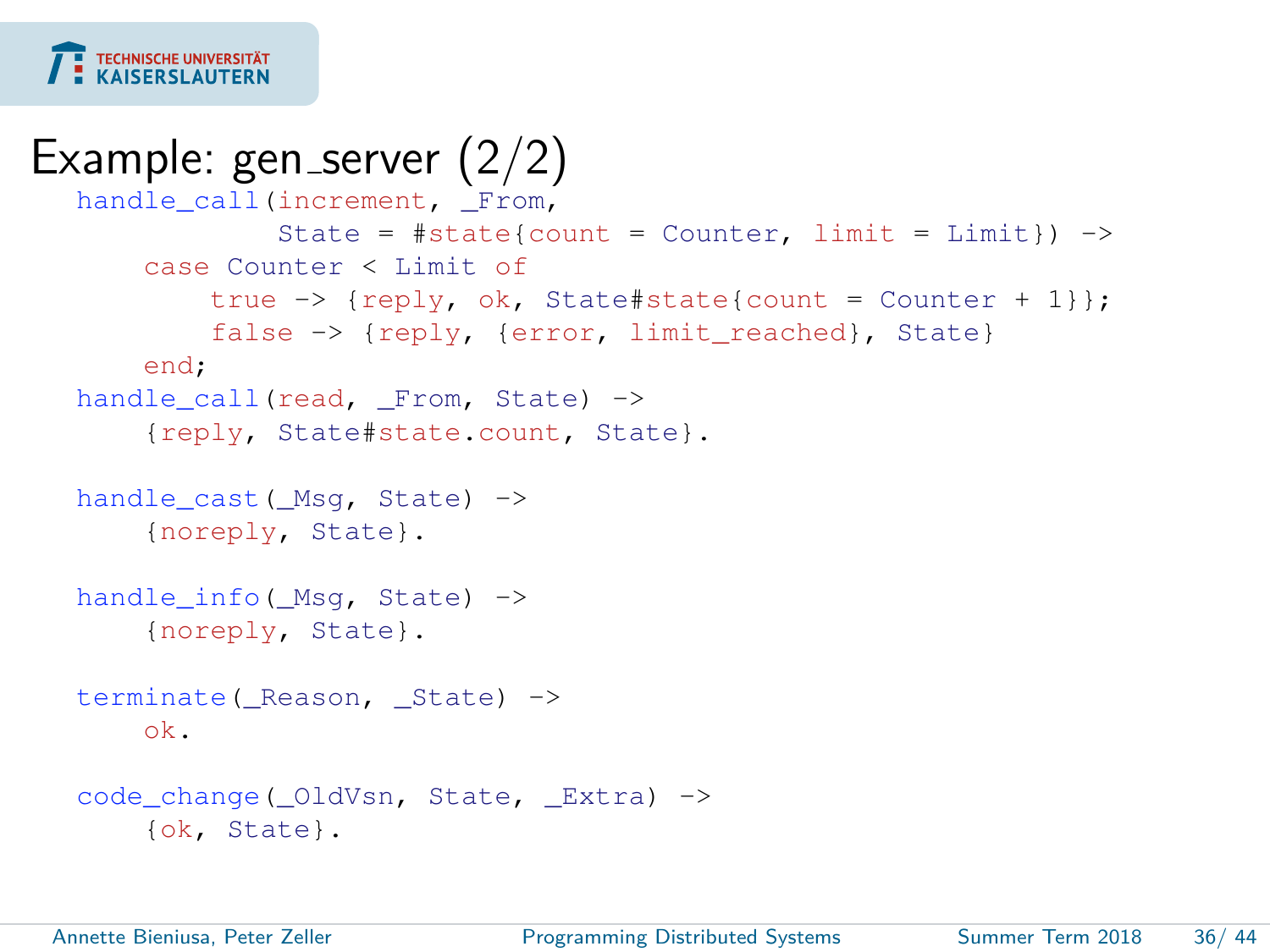

#### Error handling in Erlang

Two kinds of errors:

- **Predictable errors** 
	- Wrong user input, connection problem, error reading file
	- Often handled with special return values, e.g.

```
read_file(Filename)-> {ok, Binary} | {error, Reason}
```
- Sometimes handled with exceptions
- **Unpredictable errors** 
	- Software bugs, corrupt state, system resources exhausted
	- Handled by monitoring whole processes ( $\Rightarrow$  supervisors)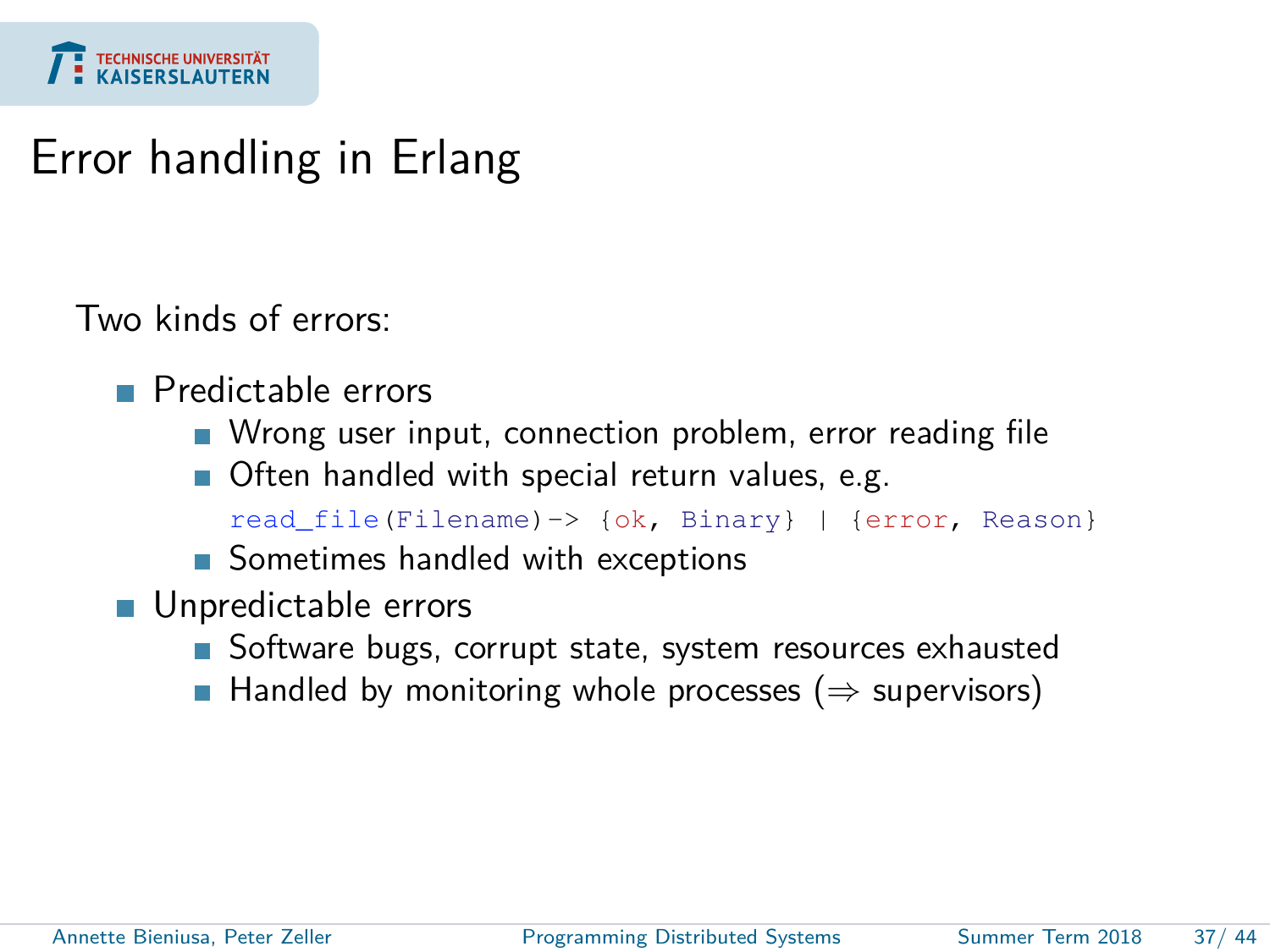

#### Linked processes and monitoring

#### **Processes can be linked**

- A link has no direction
- spawn\_link spawns a new process and links it to the current
	- Also: link and unlink functions
- If a process terminates, all linked processed are notified:
	- by default linked process terminates as well (with same reason)
	- if process\_flag(trap\_exit, true) is set, a special message {'EXIT', Pid, Reason} is sent instead
- **Processes can be monitored** 
	- Only one direction
	- $\blacksquare$  If monitored process terminates, monitoring process receives

```
message {'DOWN', MonitorRef, Type, Object, Info}
```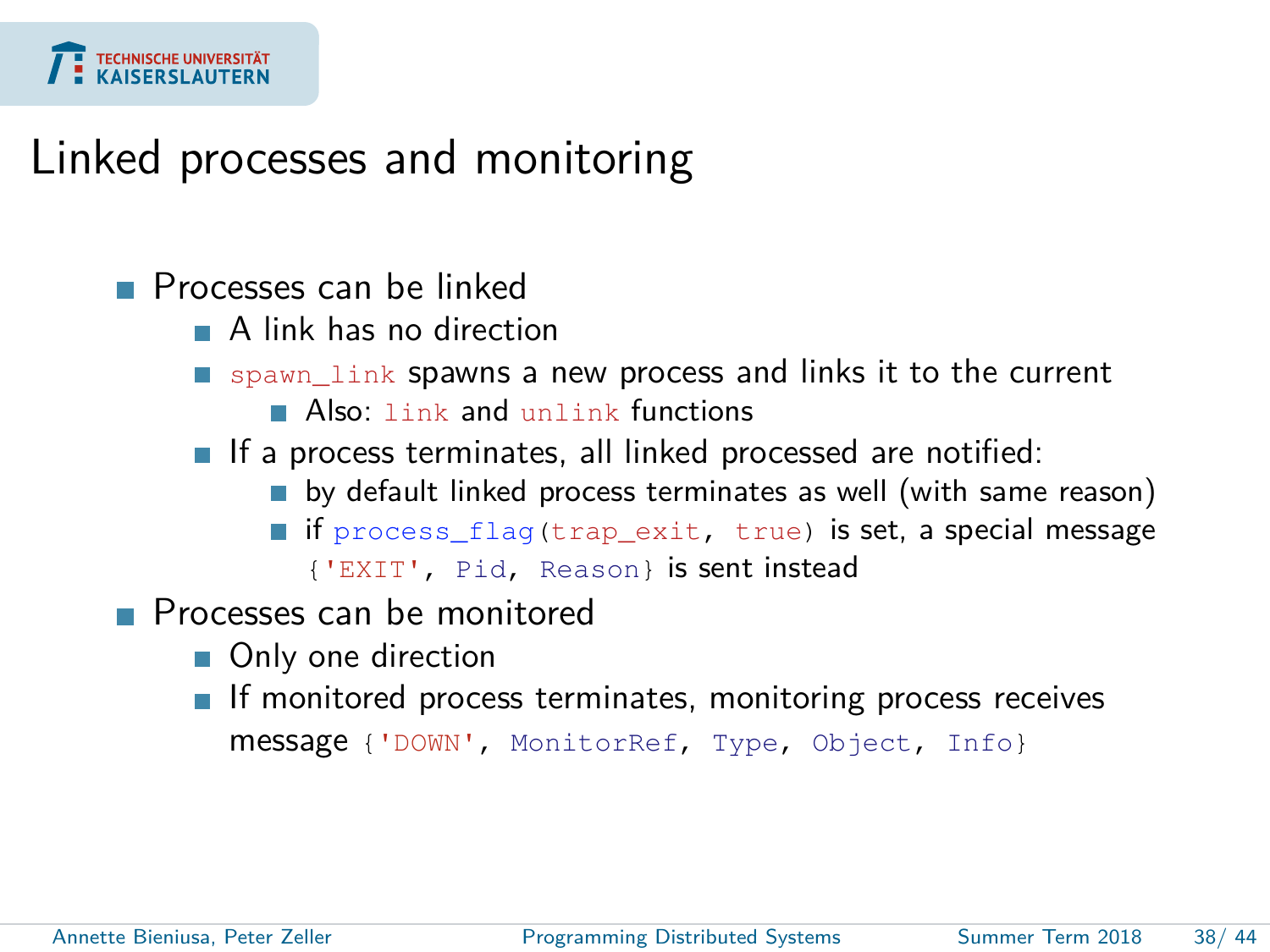

#### Supervisors

- Start child processes (with link)  $\overline{\phantom{a}}$
- Trap exits
- Handle termination of child processes (e.g. restart)
- Cleanly terminate applications
- Usually organized hierarchical П

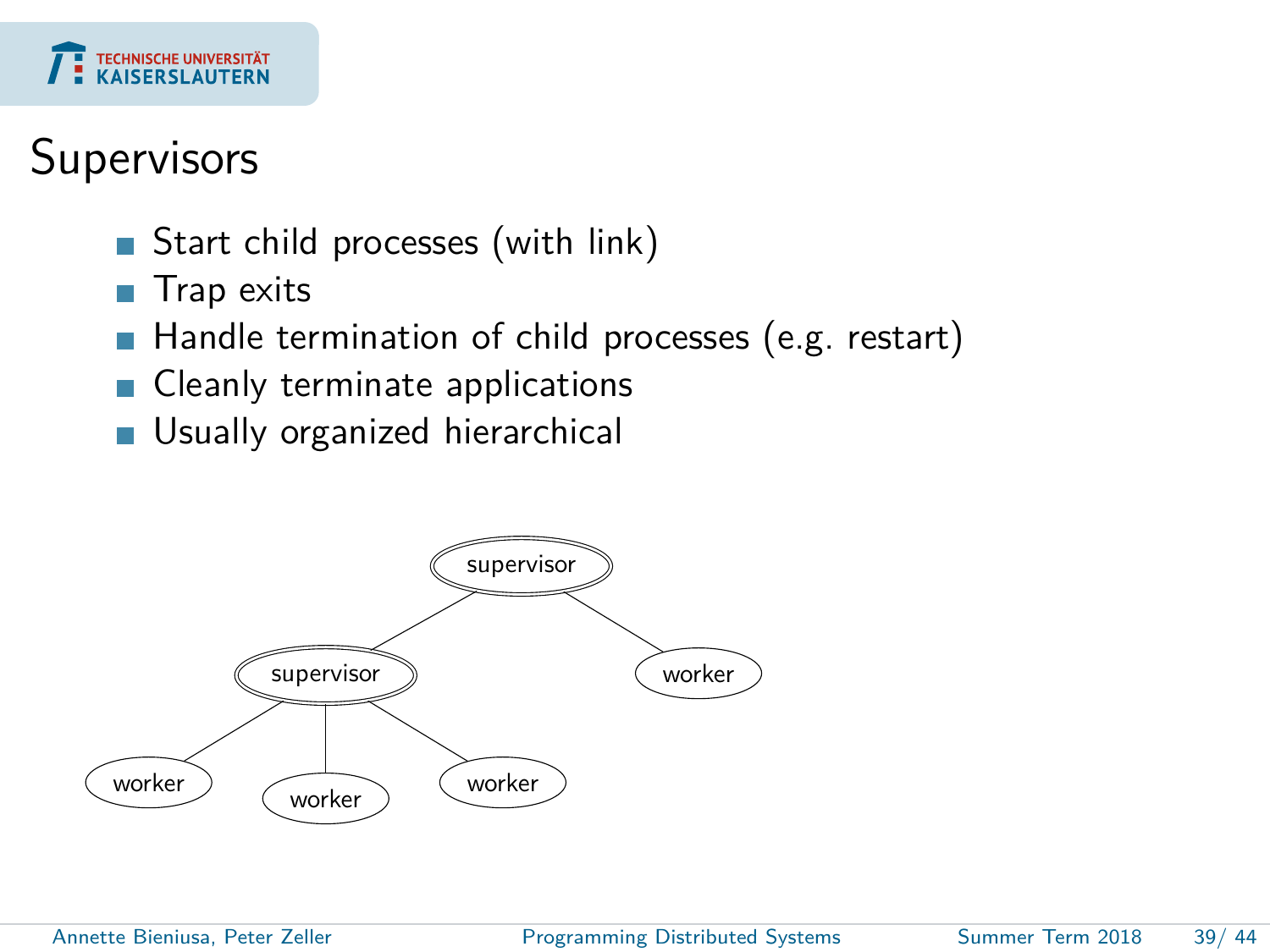# Generic Supervisor<br>Just implement callback init/1 to specify the supervisor.

```
{ok, {SupFlags,[ChildSpec]}}.
```
SupFlags is a tuple {RestartStrategy, MaxRestart, MaxTime}

Restart strategies:

- one for one: Restart only terminated process
- one for all: Restart all child processes
- **F** rest\_for\_one: Restart all processes, that were started after the terminating process
- simple\_one\_for\_one: Like one\_for\_one, but all children run the same code

MaxRestart and MaxTime:

If more than  $MaxRestart$  restarts happen within  $MaxTime$  seconds, the supervisor terminates its children and then itself.

Annette Bieniusa, Peter Zeller [Programming Distributed Systems](#page-0-0) Summer Term 2018 40/ 44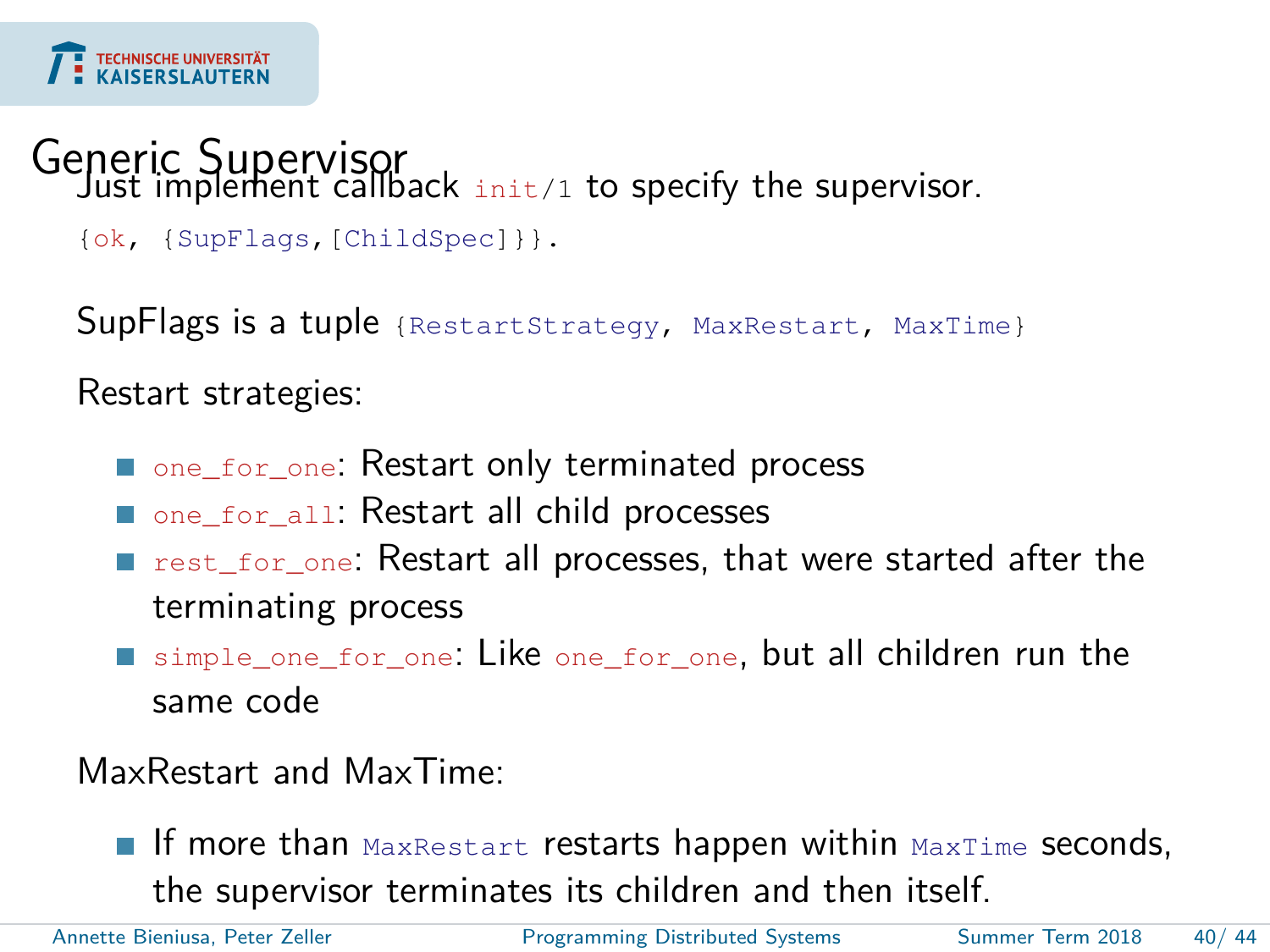

#### Supervisor Children ChildSpec is a tuple

{ChildId, StartFunc, Restart, Shutdown, Type, Modules}

- ChildId: Name of the child
- StartFunc: Tuple {Module, Func, Args} to call for initialization
- Restart:
	- permanent: always restart
	- **temporary: never restart**
	- **transient: restart only after crash**
- Shutdown: How long to wait until children have properly shut down
- Type: worker Of supervisor
- Modules: [ModuleName] or dynamic (used for managing releases)

Children can be dynamically added and removed:

- start\_child(SupRef, ChildSpec)
- delete\_child(SupRef, Id)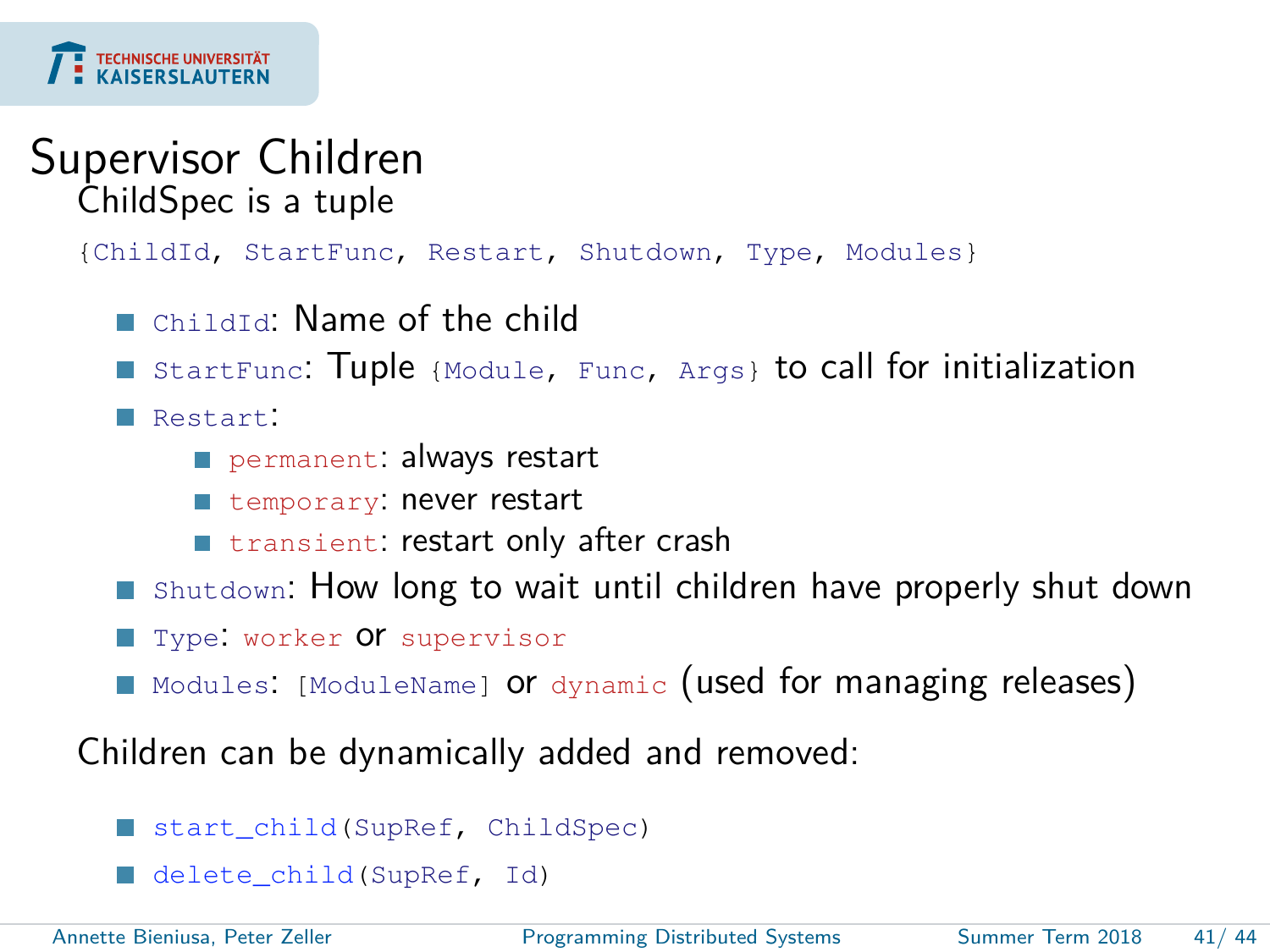

### Supervisor example

```
-module(example_sup).
-behaviour(supervisor).
-export([start_link/0, init/1]).
-export([stop/0]).
start link() ->
    supervisor: start_link(?MODULE, []).
stop(Pid) ->
   exit(Pid, shutdown).
init() ->
   ChildSpecList = [child(service1), child(service2)],
    {ok,{{one_for_one, 2, 3600}, ChildSpecList}}.
child(Module) ->
    {Module, {Module, start_link, []},
        permanent, 2000, worker, [Module]}.
```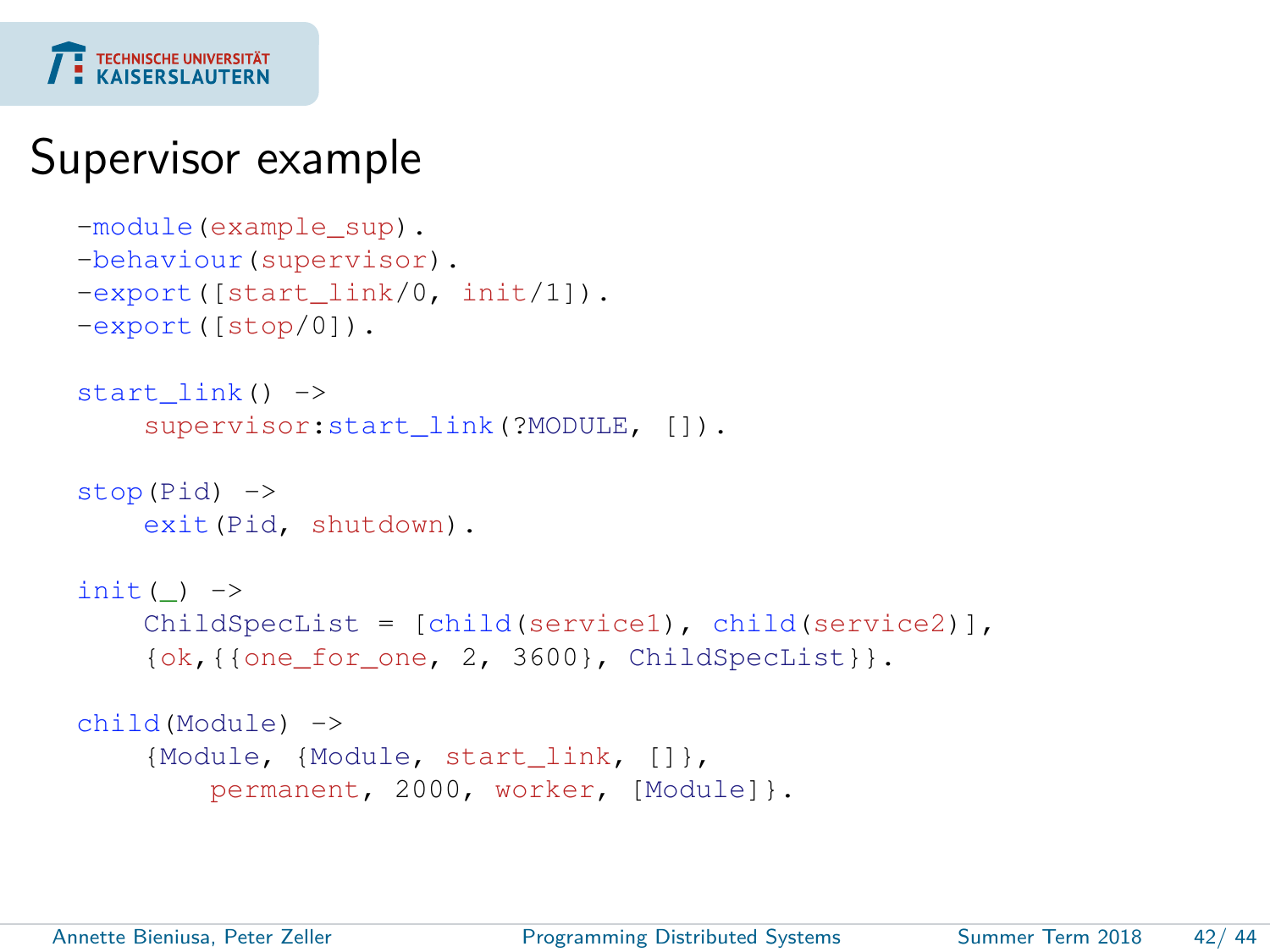

# Erlang OTP

- Generic servers (gen\_server)
- Generic Supervisors (supervisor)

More features:

- Generic state machine behavior gen statem (different states accept different messages)
- Generic event handling behavior gen\_event (multiple event handlers receive notification for one event)
- **Applications, releases and release handling**